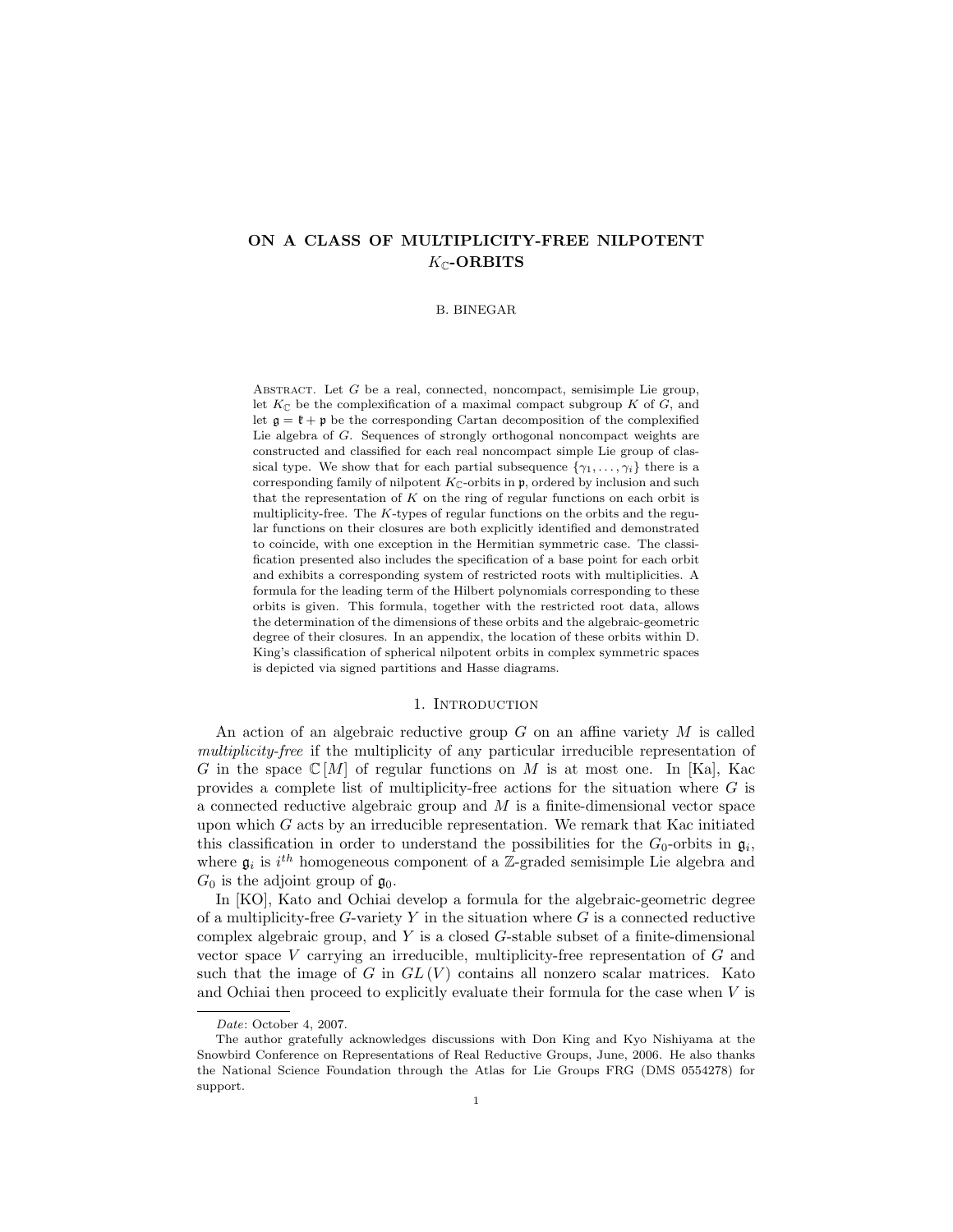the holomorphic tangent space of a Hermitian symmetric space  $G/K$  regarded as a representation of the complexification  $K_{\mathbb{C}}$  of K. In this last situation, there exists a set of linearly independent dominant weights  $\{\varphi_1, \ldots, \varphi_i\}$  so that

$$
\mathbb{C}\left[Y\right] \cong \bigoplus_{m \in \mathbb{N}^i} V_{m_1\varphi_1 + \dots + m_i\varphi_i}
$$

where  $V_{m_1\varphi_1+\cdots+m_i\varphi_i}$  denotes the irreducible representation of K of highest weight  $m_1\varphi_1 + \cdots + m_i\varphi_i$  and the sum is over all m-tuples of non-negative integers  $(m_1, \ldots, m_i)$ . Moreover, in the Hermitian symmetric situation, there is a natural way of constructing the weights  $\varphi_j$ ,  $j = 1, \ldots, i$  from a subsequence  $\{\gamma_1, \ldots, \gamma_i\}$  of a Harish-Chandra sequence  $\{\gamma_1, \ldots, \gamma_n\}$  of strongly orthogonal non-compact roots, as well as an explicit accounting of the roots that contribute, via the Weyl dimension formula, to the degree of the orbit. It happens that the contributing (restrictions of) positive roots break up into two disjoint subsets

$$
\Delta_{short}^{+} = \left\{ \frac{1}{2} \gamma_j \mid 1 \le j \le i \right\}
$$
 with a common multiplicity  $r$   

$$
\Delta_{long}^{+} = \left\{ \frac{1}{2} \gamma_j - \frac{1}{2} \gamma_k \mid 1 \le j < k \le i \right\}
$$
 with a common multiplicity  $k$ 

These circumstances allow Kato and Ochiai to reduce the problem of determining the algebraic-geometric degree of Y to an application of the Selberg integral formula  $([Se]).$ 

From the "orbit philosophy" point of view in representation theory, there are two other especially important, general cases of multiplicity-free actions: the case when M is nilpotent  $Ad(\mathfrak{g})$ -orbit in the Lie algebra of a complex semisimple Lie algebra g for which a Borel subgroup of  $Ad(g)$  has a dense orbit, and the case when M is an an irreducible component of the associated variety of a multiplicity-free  $(\mathfrak{g}, K_{\mathbb{C}})$ -module. The orbits in the first case are called *spherical* nilpotent orbits and these have been studied and classified by Panyushev [Pa]. See also [KY], where spherical nilpotent orbits for a complex Lie algebra are realized within the secant variety attached to the adjoint variety of a simple complex Lie algebra.

The associated varieties in the second case correspond to multiplicity-free  $K_{\mathbb{C}}$ orbits in  $\mathcal{N}_{p}$ , the nilpotent cone in  $(\mathfrak{g}\backslash\mathfrak{k})^*\cong\mathfrak{p}$ . Such orbits are referred to as spherical nilpotent orbits for the symmetric pair  $(\mathfrak{g}, \mathfrak{k})$ . These have been classified by D. King ([Ki]). We remark that the varieties Y studied by Kato and Ochiai can be viewed as a special cases (the Hermitian symmetric cases) of a spherical nilpotent orbit for a symmetric pair. We note further the papers  $[N1]$ ,  $[N]$ ,  $[N0]$ , [NOT], [NOZ]; wherein the associated varieties of singular unitary representations attached to certain dual pairs are shown to be multiplicity free. In the last three papers, integral formulas for the Bernstein degrees of the representations are also developed and in some cases explicitly computed. In particular, in [NOT] it is observed that the explicit formulas for Bernstein degrees so obtained coincide with the classical Giambelli formulas for the degrees of determinantal varieties. In fact, such integral formulas for degrees are common to spherical varieties in general (  $[Br1], [Br2]$ ).

In this paper, we reverse-engineer the results of Kato and Ochiai to obtain a construction of a family of multiplicity-free  $K_{\mathbb{C}}$ -orbits in  $\mathcal{N}_{\mathfrak{p}}$  that is applicable for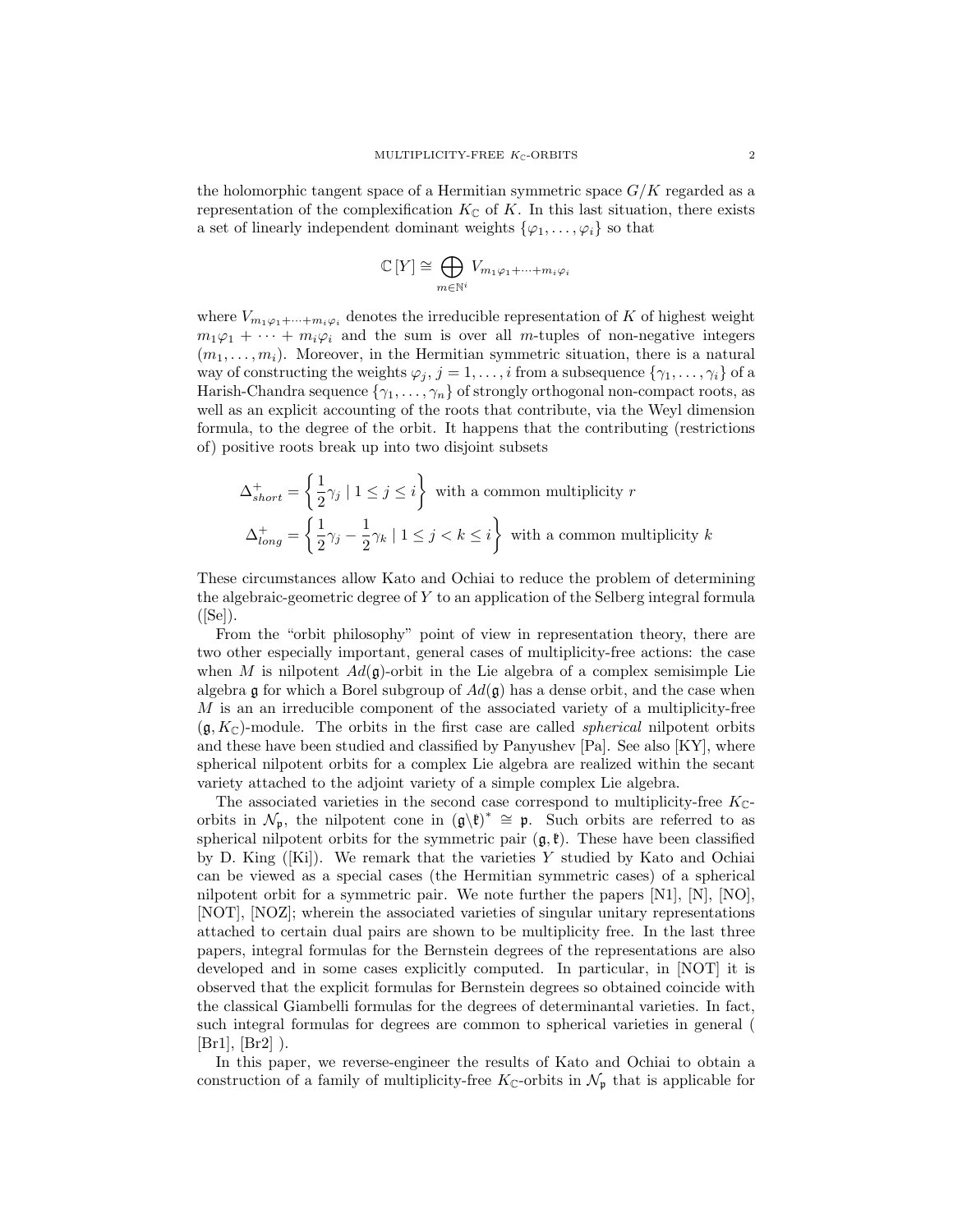any noncompact semisimple Lie algebra  $\mathfrak g$ . However, instead of starting with  $K_{\mathbb C}$ orbits known to be multiplicity free, and looking for an associated sequence of strongly orthogonal noncompact roots; we proceed as follows:

- (1) In the context of an arbitrary connected noncompact real semisimple Lie group G we introduce an algorithm for constructing sequences  $\{\gamma_1, \ldots, \gamma_n\}$ of strongly orthogonal noncompact weights.
- (2) We then attach to each subsequence  $\{\gamma_1, \ldots, \gamma_i\}$  a certain nilpotent element  $Y_i$  of p, and set  $\mathcal{O}_i = K_{\mathbb{C}} \cdot Y_i$ . We show that the closure  $\overline{\mathcal{O}_i}$  of each such orbit is multiplicity-free, and we explicitly identify the K-types of regular functions on the closure  $\overline{\mathcal{O}_i}$  of  $\mathcal{O}_i$  as

$$
\mathbb{C}\left[\overline{\mathcal{O}_i}\right] \cong \bigoplus V_{a_1\gamma_1 + \dots + a_i\gamma_i}
$$

where the sum is over the  $a_i \in \mathbb{N}$  such that  $a_1 \geq a_2 \geq \cdots \geq a_i \geq 0$ . (However, when the restricted root system is type  $D_n$ , and  $\{\gamma_1, \ldots, \gamma_n\}$  is a sequence of maximal length, the bound on the last coefficient is actually  $|a_n| > 0.$ 

(3) We observe that the degree of homogeneity of a polynomial in  $V_{a_1\gamma_1+\cdots+a_i\gamma_i}$ is  $\sum_{j=1}^{i} a_j$ , and thereby reproduce the canonical filtration of  $\mathbb{C}[\overline{\mathcal{O}_i}]$  by degree by setting

(1.1) 
$$
\mathbb{C}\left[\overline{\mathcal{O}_{i}}\right]_{\ell} \cong \bigoplus_{\substack{a_{1} \geq a_{2} \geq \cdots \geq a_{i} \geq 0 \\ \sum a_{j} \leq \ell}} V_{a_{1}\gamma_{1} + \cdots + a_{i}\gamma_{i}}
$$

Using the restricted root data obtained in  $\S 2$  and the Weyl dimension formula, we are then able to calculate the leading term of the corresponding Hilbert polynomial and thereby obtain formulas for the dimension and algebraic-geometric degree of  $\overline{\mathcal{O}_i}$  in the classical cases.

The organization of this paper is as follows. In §2 we define certain sequences of strongly orthogonal noncompact weights. These sequences will provide the basic substratum upon which everything else is pinned. Table 1 in that section lists, for each real classical Lie group, the sequences of strongly orthogonal noncompact weights of maximal length and the form of their restricted root systems (as defined in that section).

In §3 we attach to each sequence of strongly orthogonal noncompact weights  $\Gamma = \{\gamma_1, \ldots, \gamma_n\}$  a corresponding sequence  $\{x_i, h_i, y_i\}, i = 1, \ldots, n$  of mutually centralizing normal S-triples. These in turn allow us to construct the "telescoping" sequences of  $K_{\mathbb{C}}$ -orbits  $\mathcal{O}_1 \subset \mathcal{O}_2 \subset \cdots \subset \mathcal{O}_n$  which will be the principal objects of study for the rest of the paper. We show that each orbit  $\mathcal{O}_i$  is multiplicity-free and determine the K-type decompositions of the rings of regular functions on  $\mathcal{O}_i$  and its closure.

We conclude  $\S 3$  with two remarks; the first indicating where our family of nilpotent  $K_{\mathbb{C}}$ -orbits sits within D. King's [Ki] classification of nilpotent orbits for classical symmetric pairs. The second remark sketches our plan to attach to such a family of  $K_{\mathbb{C}}$ -orbits a corresponding family of unipotent representations. We note that effectively this has already been achieved by Sahi in the situation where  $G$  is the conformal group of a Euclidean [Sa1] or non-Euclidean [Sa2] real simple Jordan algebra. We show in §3.1.2 how one can recover, in the context of an arbitrary connected semisimple Lie group, nearly all of the structural niceties employed by Sahi in [Sa2] to bring to light families of unitarizable unipotent representations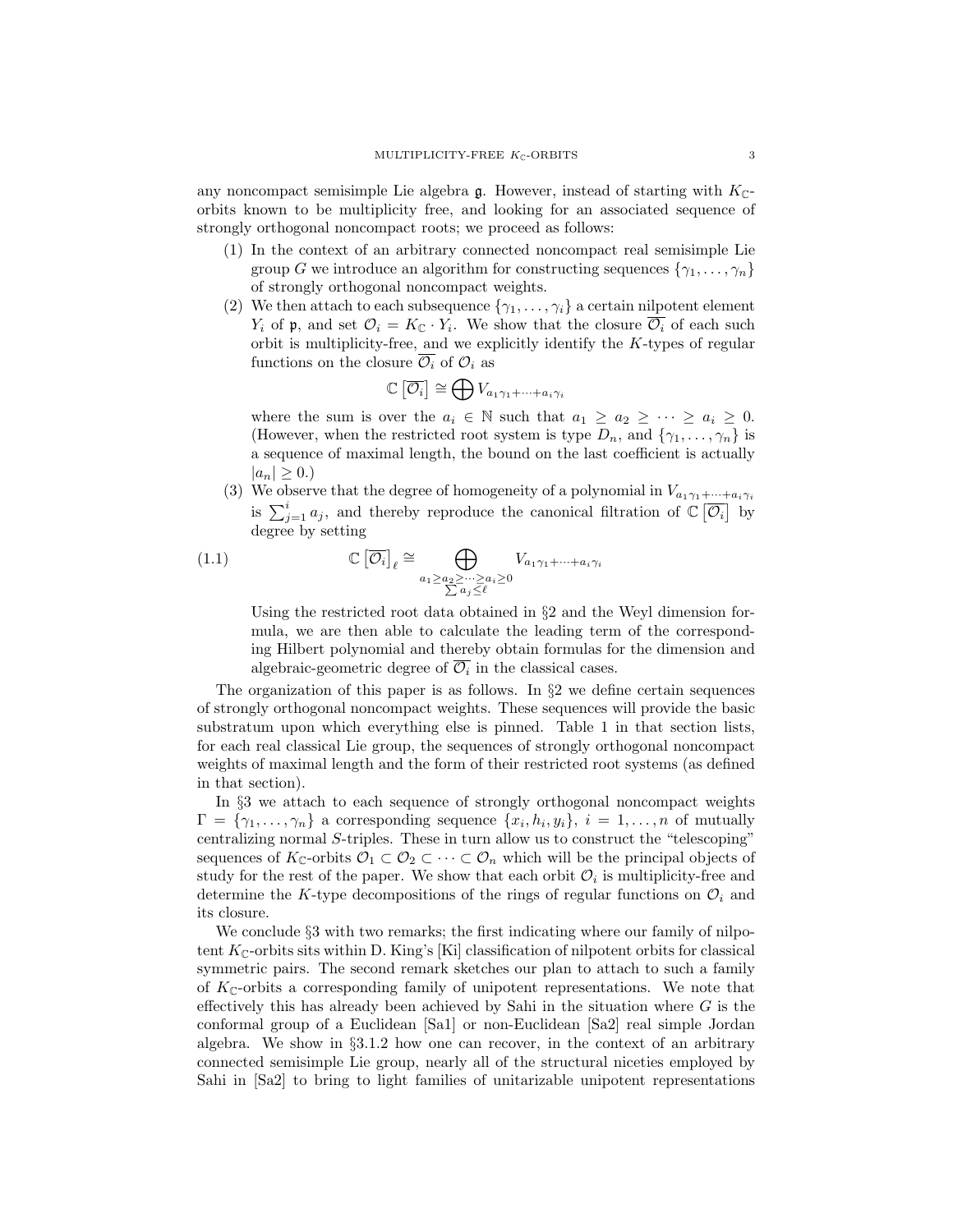residing within families of degenerate principal series representations attached to corresponding families of nilpotent  $K_{\mathbb{C}}$ -orbits.

In  $\S 4$  we utilize the K-type decompositions determined in  $\S 3$  and along with the forms of the restricted root systems given in Table 1 to obtain closed formulas for the dimension and algebraic-geometric degrees of the closures of the orbits. We thereby produce analogs of the formulas of Kato and Ochiai in the general setting of noncompact classical Lie groups.

The multiplicity-free  $K_{\mathbb{C}}$ -orbits of real classical noncompact groups that we obtain in this paper all lie within the King's classification [Ki] of spherical nilpotent orbits for symmetric pairs (and we hereby apologize for adopting a nomenclature that might suggest otherwise). In an appendix, we illustrate via Hasse diagrams how our orbits are situated amongst the other orbits in King's classification. We remark that the K-type decompositions for all the spherical orbits of the symmetric pairs  $(U(p, p)/U(p) \times U(p))$  have recently been obtained by K. Nishiyama ([N]) using dual pair methods, while for the same symmetric pairs, our method yields only the spherical orbits that reside along the outer edges of the corresponding Hasse diagram.

### 2. Sequences of Strongly Orthogonal Noncompact Weights

Let G be a connected noncompact real semisimple Lie group. Let K be a maximal compact subgroup,  $\theta$  the corresponding Cartan involution and  $\mathfrak{g} = \mathfrak{k} + \mathfrak{p}$ , the corresponding Cartan decomposition of the complexification of the Lie algebra of G. Choose a Cartan subalgebra t of  $\mathfrak{k}$ , and extend it to a  $\theta$ -stable Cartan subalgebra  $\mathfrak{h} = \mathfrak{t} + \mathfrak{a}$  of  $\mathfrak{g}$ . Choose a positive system  $\Delta^+(\mathfrak{t};\mathfrak{k})$  for  $\Delta(\mathfrak{t};\mathfrak{k})$  and extend it to a positive system  $\Delta^+$  (h; g) of  $\Delta$  (h; g) in such a way that

$$
\alpha|_{\mathfrak t}\in\Delta^+\left(\mathfrak t;\mathfrak k\right)\quad\Longrightarrow\quad\alpha\in\Delta^+\left(\mathfrak h;\mathfrak g\right)\quad.
$$

Let  $\widetilde{\beta}$  be a highest weight of an irreducible representation of K on p. We remark that  $\beta$  is unique when g is simple not of Hermitian type. In the simple Hermitian symmetric case, where **p** decomposes into a sum of two irreducibles,  $\mathbf{p} = \mathbf{p}_{+} + \mathbf{p}_{-}$ , and one can take  $\beta$  to be the highest weight of the representation of K on  $\mathfrak{p}_+$  or p−. We now construct sequences  $\{\gamma_1, \ldots, \gamma_n\}$  of strongly orthogonal noncompact weights as follows.

- We set  $\gamma_1 = \beta$ ;
- $\gamma_{i+1}$  is determined from its predecessors  $\{\gamma_1, \ldots, \gamma_i\}$  by the requirements
	- (i)  $\gamma_{i+1}$  is in the orbit of  $\beta$  under the action of the Weyl group of K.
	- (ii)  $\gamma_{i+1}$  is strongly orthogonal in g to each  $\gamma_j$  for  $j = 1, \ldots, i$  (meaning there is no compact or noncompact weight vector of weight  $\gamma_{i+1} \pm \gamma_j$ for  $j = 1, ..., i$ .)
	- (iii)  $\omega_{i+1} = \sum_{j=1}^{i+1} \gamma_j \in \mathfrak{t}^*$  is dominant.

Of course, since dim  $\mathfrak p$  is finite, this constructive process will eventually terminate. It turns out that, almost always, the maximal length of such a sequence is equal to the lesser of the rank of K and the real rank of  $G$ . (See the remarks following Table 1.)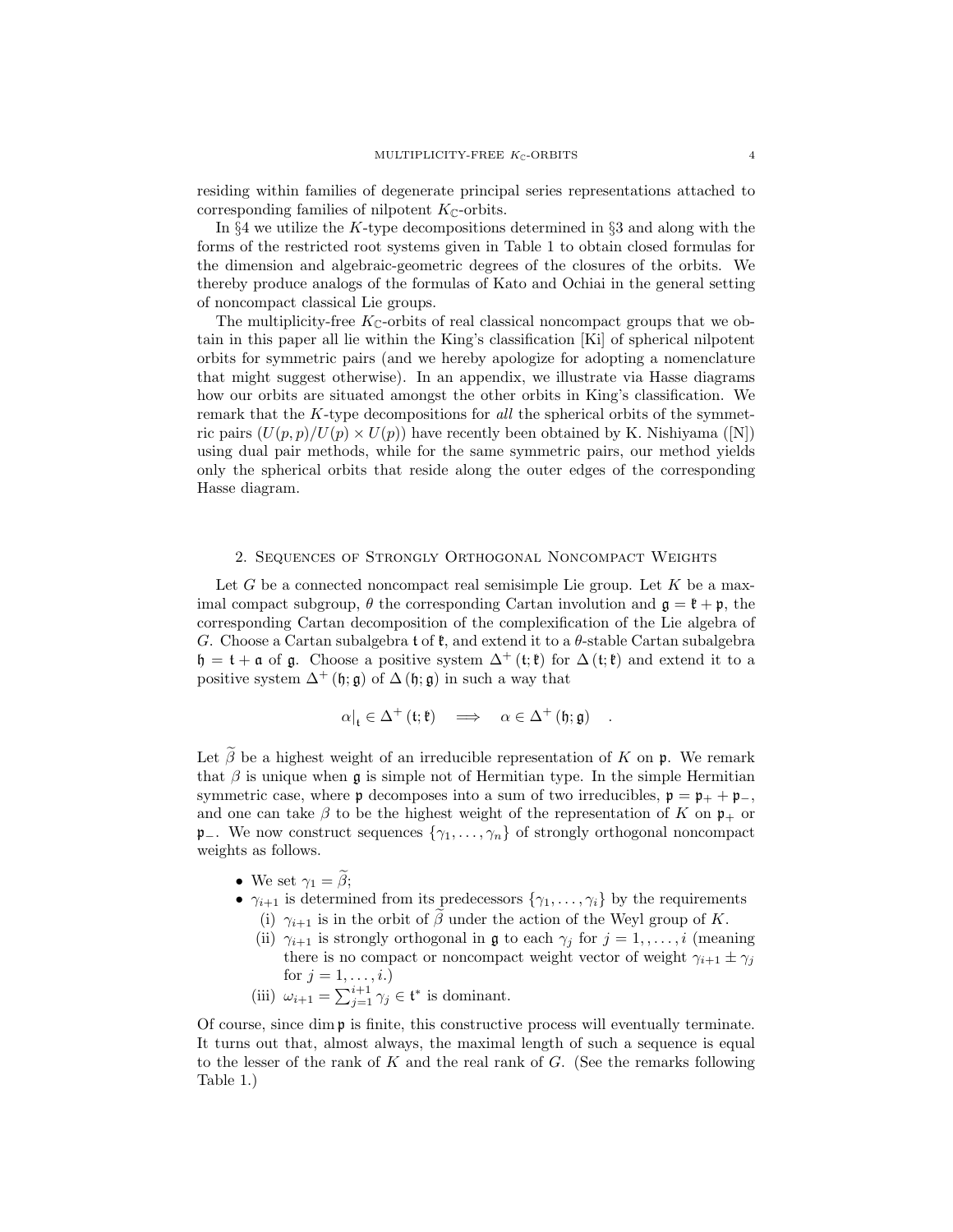In Table 1 below we tabulate, for each real classical noncompact Lie group of real rank  $\geq 2$ , sequences  $\Gamma = \{\gamma_1, \ldots, \gamma_n\}$  of maximal length. (The real rank one cases are excluded simply by virtue of their triviality: in these cases  $\Gamma = \left\{ \widetilde{\beta} \right\}$ .)

We also provide in the table the form of the *restricted root systems* for  $\Gamma$ . This restricted root system is defined as follows. For each noncompact weight  $\gamma_i \in \Gamma$  we can choose a representative nilpotent element  $x_i$  in  $\mathfrak{p}_{\gamma_i}$ , and then via a standard construction, a normal S-triple  $\{x_i, h_i, y_i\}$  where  $y_i \in \mathfrak{p}_{-\gamma_i}$ ,  $h_i \in \mathfrak{t}$  and

$$
[x_i, y_i] = h_i
$$
,  $[h_i, x_i] = 2x_i$ ,  $[h_i, y_i] = -2y_i$ 

Set  $\mathfrak{t}_1 = span_{\mathbb{C}}(h_1, \ldots, h_n) \subset \mathfrak{k}$ . The restricted root system  $\Sigma$  corresponding to  $\Gamma$ is the set of  $t_1$ -roots in  $\ell$ . In the table, the form of a restricted root system  $\Sigma$  is indicated follows:

(2.1) 
$$
\Sigma = (a_n)^{m_a} (A_n)^{m_b} (b_n)^{m_b} (C_n)^{m_c} (d_n)^{m_d} (a_{11,+})^{m_+} (a_{11,-})^{m_-}
$$

means that the set of positive roots in  $\Sigma$  consists of roots of the form

- $a_n = \left\{\frac{1}{2}\gamma_i \frac{1}{2}\gamma_j \mid 1 \leq i < j \leq n\right\}$ , each occurring with multiplicity  $m_a$ ;
- $A_n = \{ \gamma_i \gamma_j \mid 1 \leq i < j \leq n \}$ , each occurring with multiplicity  $m_A$ ;
- $b_n = \{\frac{1}{2}\gamma_i \mid 1 \leq i \leq n\}$ , each occurring with multiplicity  $m_b$ ;
- $C_n = \{ \gamma_i \mid 1 \leq i \leq n \}$ , each occurring with multiplicity  $m_C$ ;
- $d_n = \left\{\frac{1}{2}\gamma_i \pm \frac{1}{2}\gamma_j \mid 1 \leq i < j \leq n\right\}$ , each occurring with multiplicity  $m_d$ ;
- $a_{11,+} = \left\{ \pm \left( \frac{1}{2}\gamma_1 + \frac{1}{2}\gamma_2 \right) \right\}$ , each occuring with multiplicity  $m_+$ ; and
- $a_{11,-} = \left\{ \pm \left( \frac{1}{2}\gamma_1 \frac{1}{2}\gamma_2 \right) \right\}$ , each occuring with multiplicity  $m_+$ .

We remark that  $m_a \neq 0$  or  $m_A \neq 0$  only in the Hermitian symmetric case, and in this case  $m_d = 0.1$  We specify in Table 1 the non-compact weights  $\gamma_i$  in terms of a basis of fundamental weights of the semisimple part  $[K, K]$  of K and the conventions of Bourbaki ([Bour]). When  $[K, K]$  has two factors, say for rank r and s, we denote by  $\omega_1, \ldots, \omega_r$  a basis (à la Bourbaki) for fundamental weights for the first factor, and  $\omega_{r+1}, \ldots, \omega_{r+s}$  a basis of fundamental weights for the second factor.

When  $[K, K]$  has an  $SO(n)$  factor several idiosyncrasies occur which we shall now describe in detail. First of all, we have to deal with the fact that  $SO\left(n\right) \sim D_{\left[\frac{n}{2}\right]}$ when *n* is even and  $SO(n) \sim B_{\left[\frac{n}{2}\right]}$  when *n* is odd. It also turns out that, for even *n*, we have two different ways of terminating maximal sequences of strongly orthogonal noncompact weights (corresponding to the outer automorphism of  $D_n$ ). We shall employ the following shorthand to deal efficiently these variations. Let  $\sigma_{n,\pm}$  denote the following sequences of weights (of  $SO(n)$ ).

$$
\sigma_{n,\pm} = \begin{cases}\n\omega_1 + \omega_2 & \text{if } n = 4, \\
\omega_1, \omega_2 - \omega_1, \dots, \omega_{k-1} + \omega_k - \omega_{k-2}, \pm \omega_k \mp \omega_{k-1} & \text{if } n = 2k > 4, \\
\omega_1, \omega_2 - \omega_1, \dots, -\omega_{k-2} + \omega_{k-1}, 2\omega_k - \omega_{k-1} & \text{if } n = 2k + 1.\n\end{cases}
$$

We indicate by  $2\sigma_{n,\pm}$ , the sequences  $2\omega_1$ ,  $2\omega_2 - 2\omega_1$ , ..., etc which occur in the case of  $SL(n,\mathbb{R})$ .

To describe the sequences for  $SO(p,q)$ ,  $p \leq q$ , we first denote by  $\sigma_{p,q,\pm,\pm}$  the sequence of  $\left[\frac{p}{2}\right]$  weights for  $SO(q) \times SO(q)$  obtained by adding to each element of

.

<sup>1</sup>Note also that our mnemonic notation for restricted root systems is a bit misleading for the types  $a_n$  and  $A_n$  since these are actually root systems of Cartan type A and rank  $n-1$ .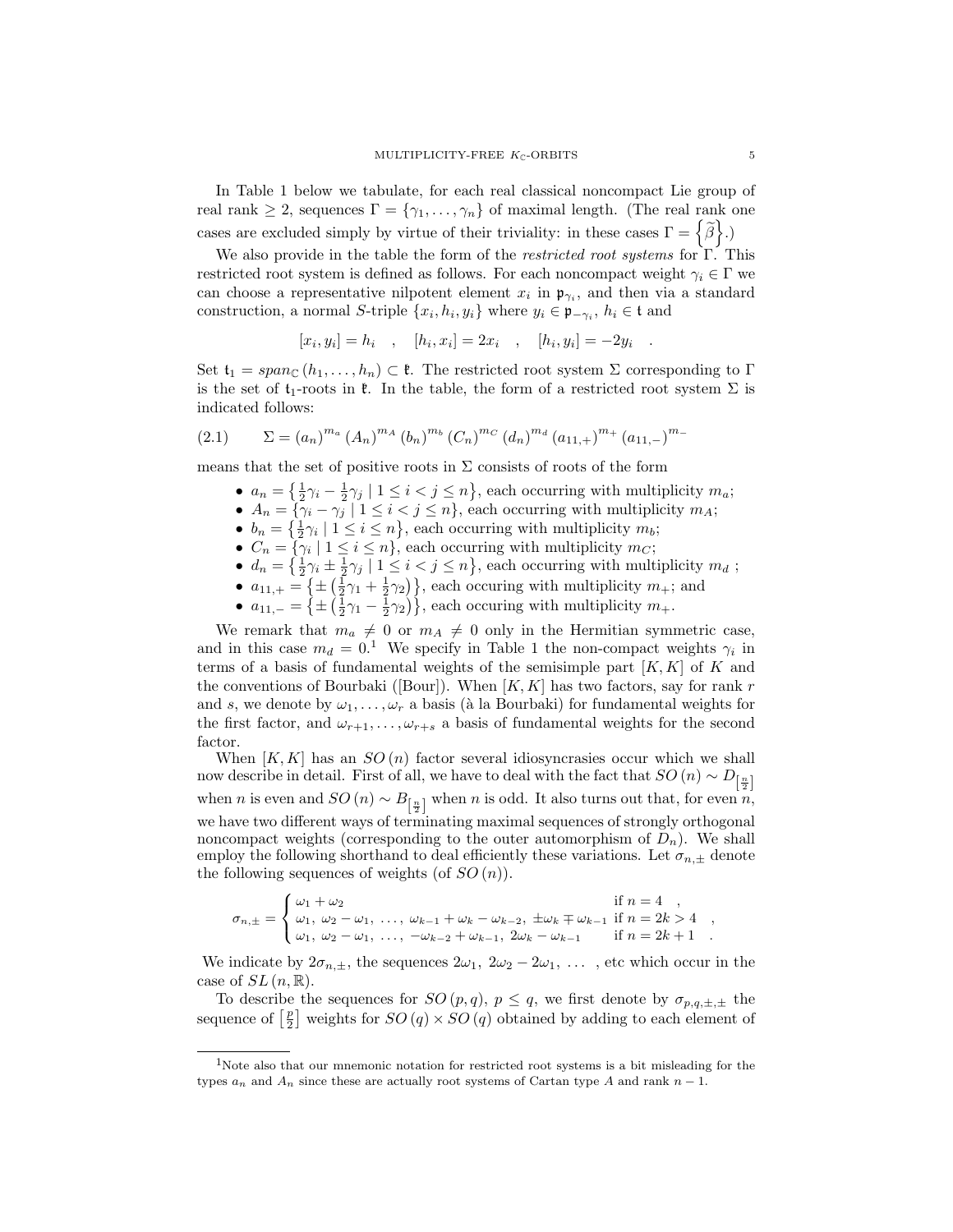| $\overline{G}$                     | $\overline{K}$                                        | $\Sigma$                                                                                                          | $\overline{\Gamma}$                                                                                                                                                                                                                                                            |
|------------------------------------|-------------------------------------------------------|-------------------------------------------------------------------------------------------------------------------|--------------------------------------------------------------------------------------------------------------------------------------------------------------------------------------------------------------------------------------------------------------------------------|
| $SL(n,\mathbb{R})$                 | SO(n)                                                 | $(d_{[n/2]})^{\mathbb{1}}$<br>if $n$ is even<br>$(b_{[n/2]})^1 (d_{[n/2]})^1$ if <i>n</i> is odd                  | $2\sigma_{[n/2],\pm}$                                                                                                                                                                                                                                                          |
| $SL(n, \mathbb{H})$                | Sp(n)                                                 | $(C_{n/2l})^3 (d_{n/2l})^4$                                                                                       | $\gamma_1 = \omega_2$<br>$\gamma_i = \omega_{2i} - \omega_{2i-2}$<br>$\gamma_{[n/2]} = \begin{cases} -\omega_{n-2} + \omega_n & \text{if } n \text{ is even} \\ -\omega_{n-3} + \omega_{n-1} & \text{if } n \text{ is odd} \end{cases}$                                        |
| SU(p,q)<br>$(2 \leq p \leq q)$     | $S(U(p) \times U(q))$                                 | $(a_p)^2 (b_p)^{q-p}$                                                                                             | $\gamma_1 = \omega_1 + \omega_{p+q-1}$<br>$\gamma_i = -\omega_{i-1} + \omega_i + \omega_{p+q-i-1} - \omega_{p+q-i}$<br>$\gamma_p = -\omega_{p-1} + \omega_q - \omega_{q-1}$                                                                                                    |
| SO(2,q)<br>(q > 2)                 | $S(O(2) \times O(q))$                                 | $(A_2)^{q-2}$                                                                                                     | $\gamma_1 = \omega_1$<br>$\gamma_2 = -\omega_1$                                                                                                                                                                                                                                |
| $SO(p,q)$ , I<br>$(2 < p \leq q)$  | $S(O(p) \times O(q))$                                 | $q-p+2\delta p$<br>$\left(d_{\left\lceil\frac{n}{2}\right\rceil}\right)$<br>$\lfloor b \rfloor \frac{p}{2}$       | $\sigma_{p,q,\pm,\pm}$                                                                                                                                                                                                                                                         |
| $SO(p,q)$ , II<br>$(2 < p \leq q)$ | $S\left(O\left(p\right)\times O\left(q\right)\right)$ | $(a_{11,\pm})^{p-2}$ $(a_{11,\mp})^{q-2}$                                                                         | $\tau_{p,q,\pm}$                                                                                                                                                                                                                                                               |
| $SO^*(2n)$                         | U(n)                                                  | $\left(b_{\left\lceil \frac{n}{2} \right\rceil}\right)^2 \left(d_{\left\lceil \frac{n}{2} \right\rceil}\right)^4$ | $\gamma_1 = \omega_1$<br>$\gamma_i = -\omega_{2(i-1)} + \omega_{2i}$<br>$\gamma_{\left[\frac{n}{2}\right]} = \begin{cases} -\omega_{n-2} + \omega_n & \text{if } n \text{ is even} \\ -\omega_{n-3} + \omega_{n-1} & \text{if } n \text{ is odd} \end{cases}$<br>if $n$ is odd |
| $Sp(n,\mathbb{R})$                 | U(n)                                                  | $(a_n)^1$                                                                                                         | $\gamma_1 = 2\omega_1$<br>$\gamma_i = -2\omega_{i-1} + 2\omega_i$<br>$\gamma_n = -2\omega_{n-1}$                                                                                                                                                                               |
| Sp(p,q)<br>$(p \leq q)$            | $Sp(p) \times Sp(q)$                                  | $(b_p)^{2(q-p)} (C_p)^2 (d_p)^2$                                                                                  | $\gamma_1 = \omega_1 + \omega_{p+1}$<br>$\gamma_i = -\omega_{i-1} + \omega_i - \omega_{p+i} + \omega_{p+i+1}$<br>$\gamma_p = -\omega_{p-1} + \omega_p - \omega_{2p} + \omega_{2p+1}$                                                                                           |

(The term  $\delta_p$  that appears in the exponent of  $b_{[p/2]}$  for type  $SO(p,q)$  is integer remainder of p when divided by 2.)

the sequence  $\sigma_{p,\pm}$  the corresponding element in the sequence  $\sigma_{q,\pm}$ . Secondly, we denote by  $\tau_{p,q,\pm}$  the two-element sequences

$$
\tau_{p,q,\pm} = \omega_1 + \omega_{\left[\frac{p}{2}\right]+1} , \pm \omega_i \mp \omega_{\left[\frac{p}{2}\right]+1} .
$$

The sequences of noncompact weights for  $SO(p, q)$  will then consist of the sequences  $\sigma_{p,q,\pm,\pm}$  and  $\tau_{p,q,,\pm}$ . Depending on the parities of p and q, in the SO  $(p,q)$  case,  $3 < p \leq q$ , there can be as many as six different sequences of noncompact weights, or as few as three.

### 2.1. Remarks.

2.1.1. One could consider relaxing the requirement that each  $\gamma_i$  lie in the K-Weyl orbit of the highest noncompact weight by instead stipulating that each  $\gamma_i$  is a weight of the representation of  $K$  on  $\mathfrak{p}$ . This leads to more sequences of strongly orthogonal noncompact weights, but it seems that the sequences don't get any longer and, moreover, our method of identifying the K-types supported on the closures of the orbits is not applicable for such sequences. In the Hermitian symmetric case, where  $\mathfrak p$  is a direct sum of two irreducible representations of  $K$ , one could consider utilizing weights from both summands to form strongly orthogonal sequences of noncompact weights. This does lead to additional long sequences of strongly orthogonal noncompact weights and, as K. Nishiyama has pointed out to us, the corresponding sequences of  $K_{\mathbb{C}}$ -orbits may actually exhaust the spherical nilpotent orbits for Hermitian symmetric pairs. However, for such sequences it is also difficult to identify exactly which K-types appear in the ring of regular functions on the closures of the corresponding  $K_{\mathbb{C}}$ -orbits.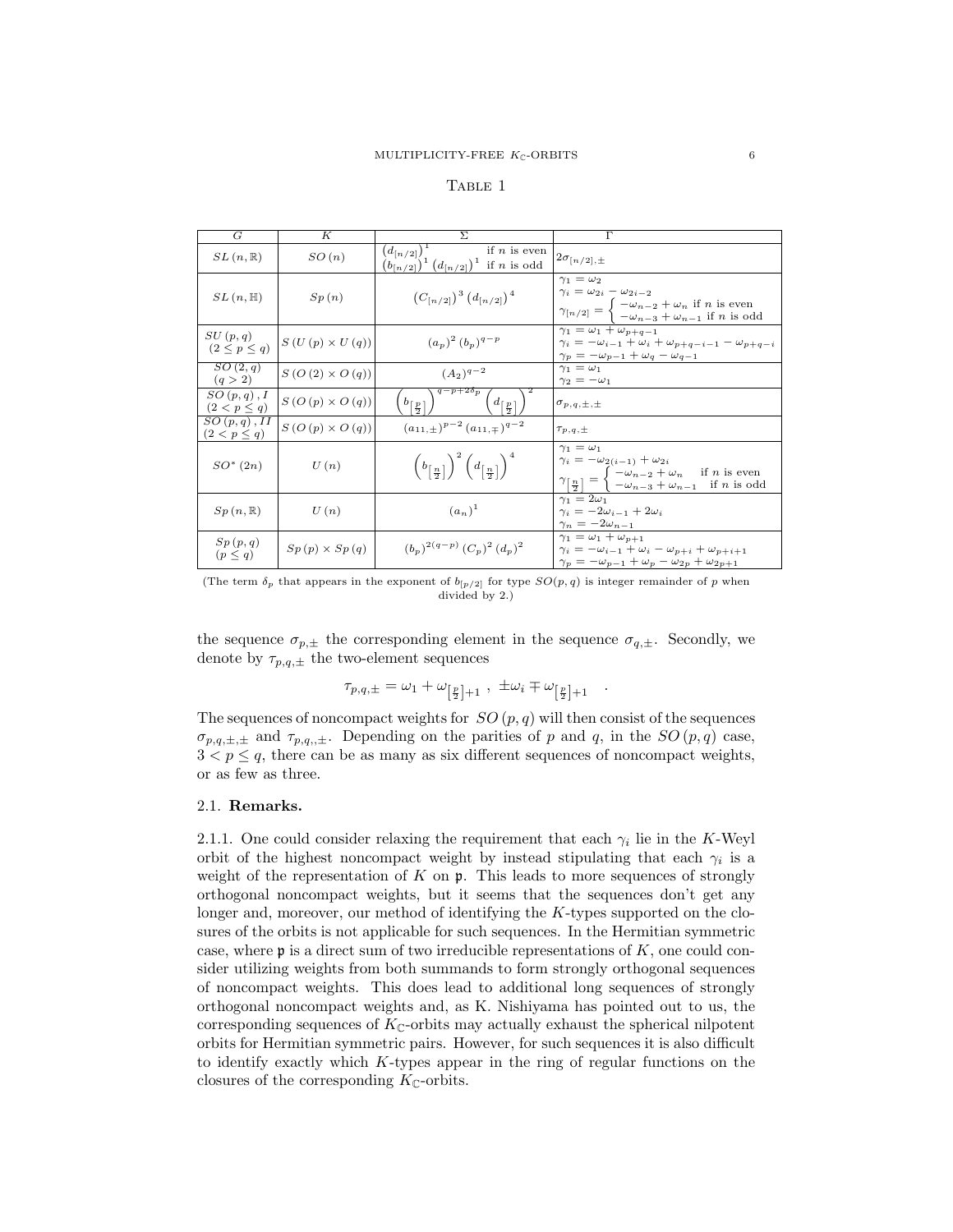2.1.2. In all but the case of  $SU^*(2n)$  the maximal number of elements in a sequence of strongly orthogonal noncompact weights is equal to min  $(rank (G/K), rank (K))$ . This suggests a connection with the maximal number of commuting  $\mathfrak{sl}(2,\mathbb{R})$  subalgebras of  $\mathfrak{g}_{\mathbb{R}} = Lie_{\mathbb{R}}(G)$ .

Indeed, to each  $\gamma_i \in [\gamma_1, \ldots, \gamma_n]$  we have an associated normal triple  $\{x_i, h_i, y_i\}$ . In fact, one can arrange matters so that  $y_i = \overline{x_i}$  and  $h_i = -h_i$ . In this case, the real span of the Cayley transform

(2.2) 
$$
\mathfrak{c}_j : \{x_j, h_j, y_j\} \to \left\{ \frac{1}{2} (x_j + y_j - ih_j), -i (x_j - y_j), \frac{1}{2} (x_j + y_j + ih_j) \right\}
$$

will be a subalgebra  $\mathfrak{s}_i$  of  $\mathfrak{g}_{\mathbb{R}}$  that is isomorphic to  $\mathfrak{sl}(2,\mathbb{R})$  and moreover

$$
[\mathfrak{s}_i, \mathfrak{s}_j] = 0 \qquad , \qquad i \neq j \quad .
$$

Since the semisimple element  $h_i$  of the original triple  $\{x_i, h_i, y_i\}$  lies in  $i\mathfrak{k}_\mathbb{R}$  and these all commute we must have  $n \leq rank(K)$ . On the other hand, since the semisimple element  $h'_i$  of the Cayley transform of  $\{x_i, h_i, y_i\}$  is a semisimple element of  $\mathfrak{p}_{\mathbb{R}}$ , we must have  $n \leq rank(G/K)$ . And so it's rather interesting that in all cases except  $SU^{*}(2n)$  we're getting the maximal possible (from this simple argument) number of commuting triples in  $\mathfrak{g}_{\mathbb{R}}$ . In the case of  $SU^*(2n)$ , however, the number of  $\gamma_i$  is  $\left[\frac{n}{2}\right]$ , while  $rank(K) = n - 1$  and  $rank(G/K) = n$ . We note that there is another circumstance that distinguishes  $SU^*(2n)$  from the other simple noncompact Lie groups of classical type: in the case of  $SU^*(2n)$  and only in the case of  $SU^*(2n)$ , there are actually two weights in  $\Delta(\mathfrak{h}; \mathfrak{g})$  that restrict to  $\tilde{\beta} \in \mathfrak{t}^*$ ; that is to say, for  $SU^*(2n)$ , and only  $SU^*(2n)$ , there is a pair of complex roots  $\beta, \theta^* \beta \in \Delta(\mathfrak{h}; \mathfrak{g})$  such that  $\beta|_{\mathfrak{t}} = \beta = \theta^* \beta|_{\mathfrak{t}}$ . Although, by and large, it is rare that  $\beta \in \mathfrak{t}^*$  corresponds to a pair of  $\theta$ -conjugate roots in  $\Delta(\mathfrak{h}; \mathfrak{g})$  rather than a single imaginary root, in §3 we posit both possibilities on an equal footing.

### 3. FAMILIES OF MULTIPLICITY-FREE  $K_{\mathbb{C}}$ -ORBITS

Let G be a noncompact real semisimple Lie group and let  $\Gamma = \{\gamma_1, \ldots, \gamma_n\}$ be a sequence of strongly orthogonal noncompact weights as constructed in the preceding section. We'll now associate to Γ a corresponding sequence  $\{0_1, \ldots, 0_n\}$ of  $K_{\mathbb{C}}$ -orbits in  $\mathcal{N}_{\mathfrak{p}}$ .

We begin by choosing representative elements  $x_i \in \mathfrak{p}_{\gamma_i}$ . As these are nilpotent elements of g, via a standard construction we can associate an S-triple; that is to say, we can find elements  $h_i, y_i \in \mathfrak{g}$  so that for the triple  $\{x_i, h_i, y_i\}$  the following commutation relations are satisfied:

(3.1) 
$$
[h_i, x_i] = 2x_i, \quad [h_i, y_i] = -2y_i \quad , \quad [x_i, y_i] = h_i
$$

In fact, we can choose  $y_i \in \mathfrak{p}_{-\gamma_i}$  and  $h_i \in \mathfrak{t} \subset \mathfrak{k}$  so that  $\{x_i, h_i, y_i\}$  is a normal triple in  $\mathfrak g$ ; that is to say,  $\{x_i, h_i, y_i\}$  satisfy both  $(3.1)$  and

.

(3.2) 
$$
\theta(x_i) = -x_i \quad , \quad \theta(y_i) = -y_i \quad , \quad \theta(h_i) = h_i
$$

and  $\mathfrak{s}_i = span_{\mathbb{R}}(x_i, h_i, y_i)$  is a  $\theta$ -stable  $\mathfrak{sl}_2$ -subalgebra of  $\mathfrak g$  isomorphic to  $\mathfrak{sl}(2,\mathbb{R})$ . Moreover, since the  $\gamma_i$ 's are strongly orthogonal, the corresponding  $\mathfrak{s}_i$ 's will be mutually centralizing; i.e.,  $[\mathfrak{s}_i, \mathfrak{s}_j] = 0$  if  $i \neq j$ .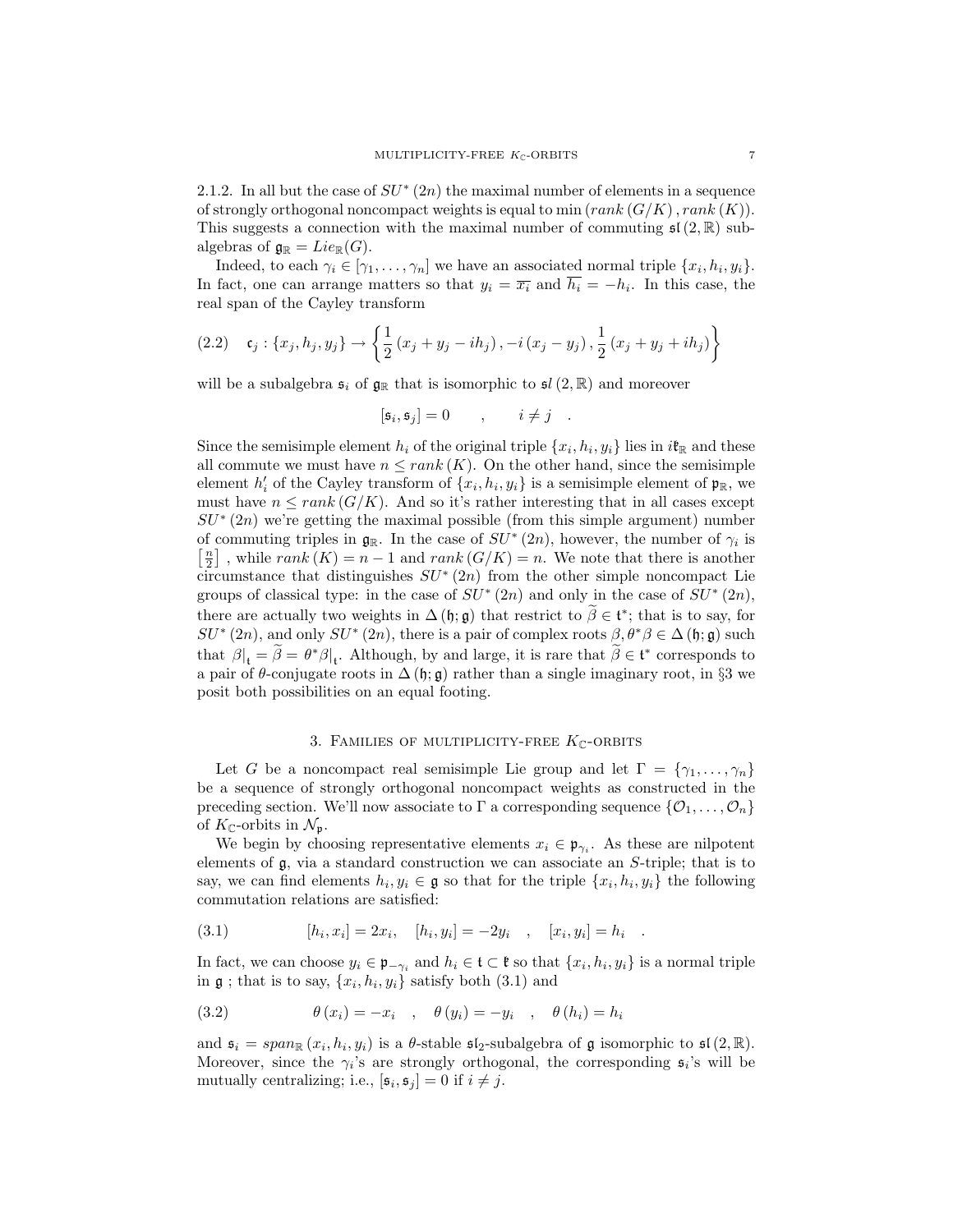We now set

(3.3) 
$$
X_i = x_1 + x_2 + \dots + x_i ,
$$

$$
H_i = h_1 + h_2 + \dots + h_i ,
$$

$$
Y_i = y_1 + y_2 + \dots + y_i
$$

and

$$
\mathcal{O}_i = K_{\mathbb{C}} \cdot Y_i \subset \mathcal{N}_p.
$$

 $\{X_i, H_i, Y_i\}$  is easily seen to be another normal S-triple in  $\mathfrak{g}$ . <sup>2</sup>

We'll now show that the orbits  $\mathcal{O}_i$ ,  $i = 1, \ldots, n$  are all multiplicity-free.

To accomplish this, we need to first elaborate a bit more on the setup in §2. Let  $G$  be a connected noncompact real semisimple Lie group. Let  $K$  be a maximal compact subgroup,  $\theta$  a corresponding Cartan involution and  $\mathfrak{g} = \mathfrak{k} + \mathfrak{p}$ , the corresponding Cartan decomposition of the complexification of the Lie algebra of G. Choose a Cartan subalgebra t of  $\mathfrak{k}$ , and extend it to a  $\theta$ -stable Cartan subalgebra  $\mathfrak{h} = \mathfrak{t} + \mathfrak{a}$  of  $\mathfrak{g}$ . Choose a positive system  $\Delta^+(\mathfrak{t};\mathfrak{k})$  for  $\Delta(\mathfrak{t};\mathfrak{k})$  and extend it to a positive system  $\Delta^+$  (h; g) of  $\Delta$  (h; g) in such a way that

$$
\alpha|_{\mathfrak{t}} \in \Delta^+ \left( \mathfrak{t}; \mathfrak{k} \right) \quad \Longrightarrow \quad \alpha \in \Delta^+ \left( \mathfrak{h}; \mathfrak{g} \right) \quad .
$$

We adopt a Chevalley basis  $\{E_{\alpha} \mid \alpha \in \Delta(\mathfrak{h}; \mathfrak{g})\}$  so that

(3.4)  
\n
$$
[E_{\alpha}, E_{-\alpha}] = H_{\alpha} ,
$$
\n
$$
[E_{\alpha}, E_{\gamma}] = \begin{cases} N_{\alpha,\gamma} E_{\alpha+\gamma} & \text{if } \alpha + \gamma \in \Delta \ (\mathfrak{h}; \mathfrak{g}) \\ 0 & \text{if } \alpha + \gamma \notin \Delta \ (\mathfrak{h}; \mathfrak{g}) \end{cases} ,
$$
\n
$$
[H_{\alpha}, E_{\gamma}] = \langle \alpha, \gamma \rangle E_{\gamma} .
$$

and define the induced mapping  $\theta^* : \Delta(\mathfrak{h}; \mathfrak{g}) \to \Delta(\mathfrak{h}; \mathfrak{g})$  and numbers  $\rho_\alpha$  by means of the formulas

$$
\theta H_{\alpha} = H_{\theta^* \alpha} ,
$$
  

$$
\theta E_{\alpha} = \rho_{\alpha} E_{\theta^* \alpha} .
$$

We set

 $\Delta_0 = {\alpha \in \Delta \mid \theta^* \alpha = \alpha}$  = the set of pure imaginary roots,  $\Delta_1 = {\alpha \in \Delta \mid \alpha \notin \Delta_0} = \text{ the set of complex roots },$ 

and

$$
\Delta_{0,\pm} = \{ \alpha \in \Delta_0 \mid \theta E_\alpha = \pm E_\alpha \} .
$$

 $\Delta_{0,+}$  and  $\Delta_{0,-}$  are, respectively, the sets of, compact imaginary roots and noncompact imaginary roots. We remark that since we have set up  $\mathfrak h$  as a maximally compact Cartan subalgebra, there are no real roots in  $\Delta(\mathfrak{h}; \mathfrak{g})$ .

 $2Note added in proof. After submitting this article, the author learned of a paper by Muller,$ Rubenthaler and Schiffmann [MRS] wherein a similar construction of orbits is made. The situation studied in that paper is where  $\mathfrak g$  is a complex semisimple Lie algebra with a  $\mathbb Z$  grading of the form  $\mathfrak{g} = \mathfrak{g}_{-1} \oplus \mathfrak{g}_0 \oplus \mathfrak{g}_1$ , and the orbits of the adjoint group of  $\mathfrak{g}_0$  in  $\mathfrak{g}_1$ . As in the Kato-Ochiai [KO] paper, however, sequences of strongly orthogonal weights appear there as an auxiliary device arising from an underlying Hermitian-symmetric structure. By way of contrast, we remark that in the present paper the sequences of strongly orthogonal roots are employed as a constructive principle.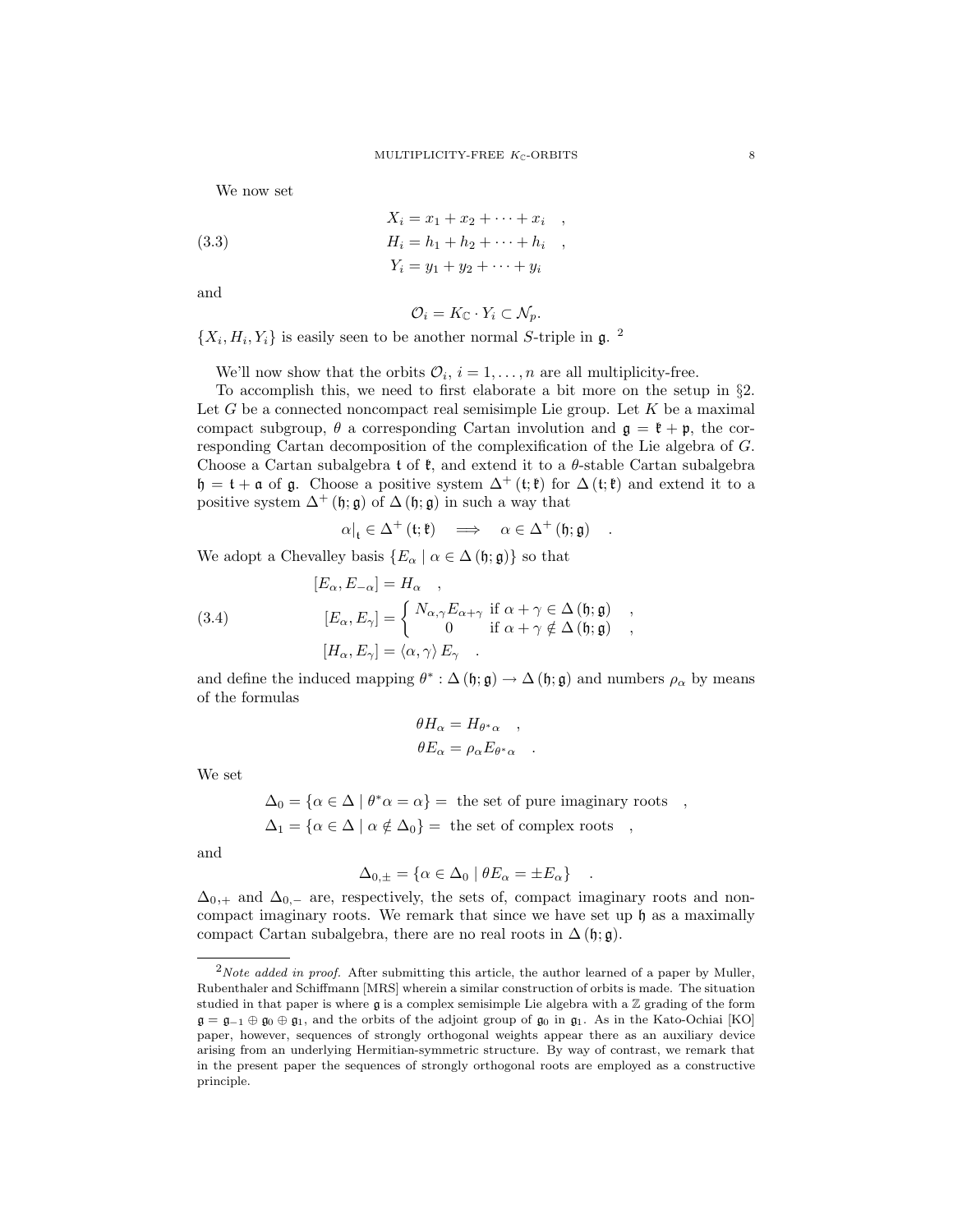Let  $\beta \in \Delta(\mathfrak{h}; \mathfrak{g})$  be a root such that (\*)

 $(1 - \theta)$   $\mathfrak{g}_{\beta} = \mathfrak{p}_{\widetilde{\beta}} \equiv$  the highest weight space of the representation of K on  $\mathfrak{p}$ .

There are several situations that we shall reduce to two basic cases:

- (i)  $\beta$  is a complex root;
- (ii)  $\beta$  is a pure imaginary noncompact root.

When rank  $(\mathfrak{g}) = rank(\mathfrak{k})$ , all roots in  $\Delta(\mathfrak{h}; \mathfrak{g}) = \Delta(\mathfrak{t}; \mathfrak{g})$  will be pure imaginary and so  $\beta$  will be a non-compact imaginary root. When rank (g) > rank (k),  $\beta$ will either be a non-compact pure imaginary root or there will be a  $\theta^*$ -conjugate pair of complex roots  $\{\beta, \theta^*\beta\}$  sharing the property (\*). In the latter case, even though we make an initial choice for  $\beta$ , subsequent developments will be manifestly independent of that choice.

**Lemma 3.1.** Suppose  $\beta$  is a complex root and  $\beta = \beta|_t$  is the highest weight of the representation of  $K$  on  $\mathfrak p$ . Then both

$$
[\theta E_{\pm\beta}, E_{\mp\beta}] = 0
$$

and

$$
[\theta E_{\pm\beta}, E_{\pm\beta}] = 0 .
$$

Proof. To prove the first, we note that

$$
[\theta E_{\pm\beta}, E_{\mp\beta}] \in \mathfrak{g}_{\pm(\theta^*\beta-\beta)} \quad .
$$

However,  $\pm (\theta^* \beta - \beta)$  will be real root, but for our choice of h there are no real roots, and so  $\theta E_{\pm\beta}$  and  $E_{\mp\beta}$  must commute.

To prove the second relation, we set

$$
k_{\beta} = (1 + \theta) E_{\beta} \in \mathfrak{k}_{\widetilde{\beta}} ,
$$
  

$$
p_{\beta} = (1 - \theta) E_{\beta} \in \mathfrak{p}_{\widetilde{\beta}} .
$$

Since  $k_{\beta}$  is positive root vector for K and  $p_{\beta}$  is the highest weight of the representation of  $K$  on  $\mathfrak p$  we must have

$$
0 = [k_{\beta}, p_{\beta}] = [(1 + \theta) E_{\beta}, (1 - \theta) E_{\beta}]
$$
  
= [E\_{\beta}, E\_{\beta}] + [\theta E\_{\beta}, E\_{\beta}] - [E\_{\beta}, \theta E\_{\beta}] - [\theta E\_{\beta}, \theta E\_{\beta}]  
= 2 [\theta E\_{\beta}, E\_{\beta}] .

Similarly,  $[k_{-\beta}, p_{-\beta}]$  implies  $[\theta E_{-\beta}, E_{-\beta}] = 0$ .

**Lemma 3.2.** Suppose  $\beta \in \Delta(\mathfrak{h}; \mathfrak{g})$  is such that  $\beta = \beta|_{\mathfrak{t}}$  is a highest weight of the representation of K on p. Let  $x_{\beta}, h_{\beta}, y_{\beta}$  be defined by

$$
x_{\beta} = E_{\beta} ,
$$
  
\n
$$
h_{\beta} = \frac{2}{\langle \beta, \beta \rangle} H_{\beta} ,
$$
  
\n
$$
y_{\beta} = E_{-\beta} ,
$$

 $\Box$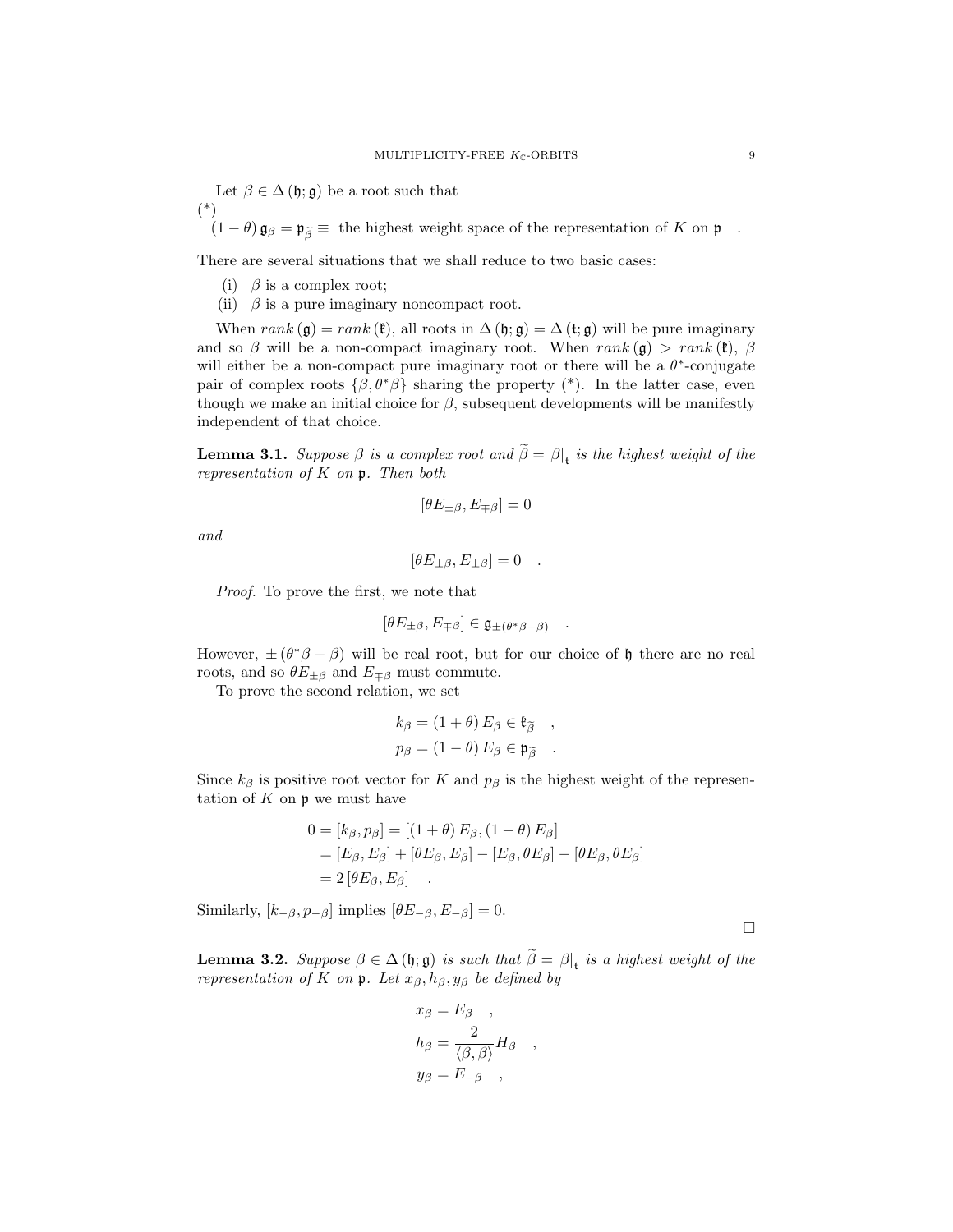if  $\beta$  is pure imaginary, or

$$
x_{\beta} = (1 - \theta) E_{\beta} ,
$$
  
\n
$$
h_{\beta} = \frac{2}{\langle \beta, \beta \rangle} (1 + \theta) H_{\beta} ,
$$
  
\n
$$
y_{\beta} = \frac{2}{\langle \beta, \beta \rangle} (1 - \theta) E_{\beta}
$$

if  $\beta$  is complex. Then  $\{x_{\beta}, h_{\beta}, y_{\beta}\}\$ is a normal S-triple in  $\mathfrak g$  and

$$
(*) \t z \in \mathfrak{p} \text{ and } [h_{\beta}, z] = -2z \implies z \in span_{\mathbb{C}}(y_{\beta}) .
$$

Proof. An obvious calculation using the commutation relations (3.4), and Lemma 3.1 in the case when  $\beta$  is complex, confirms that

$$
[h_{\beta}, x_{\beta}] = 2x_{\beta} \quad , \quad [h_{\beta}, y_{\beta}] = -2y_{\beta} \quad , \quad [x_{\beta}, y_{\beta}] = h_{\beta}
$$

and so  $\{x_{\beta}, h_{\beta}, y_{\beta}\}\$ is an S-triple. It is also obvious that

$$
\theta x_{\beta} = -x_{\beta} \quad , \quad \theta y_{\beta} = -y_{\beta} \quad , \quad \theta h_{\beta} = h_{\beta}
$$

and so  $x_{\beta}, y_{\beta} \in \mathfrak{p}, h_{\beta} \in \mathfrak{k}$ ; hence  $\{x_{\beta}, h_{\beta}, y_{\beta}\}\$ is a normal S-triple. Of course,  $x_{\beta}$ and  $y_\beta$  live, respectively, in the +2 and -2 eigenspaces of  $h_\beta$ .

To prove (\*\*) we have to show that no other weight vector in p can live in the  $-2$ -eigenspace of  $\mathfrak{h}_{\beta}$ . We shall handle the cases  $\beta$  is a complex root or a noncompact imaginary root separately.

Case (i). Assume  $\beta$  is a non-compact complex root and set

$$
k_{\beta} = (1 + \theta) E_{\beta} , \qquad k_{-\beta} = \frac{2}{\langle \beta, \beta \rangle} (1 + \theta) E_{-\beta} .
$$

Then it is easy to check that  $\{k_{\beta}, h_{\beta}, k_{-\beta}\}\$  is a  $\theta$ -stable S-triple in g with the same semisimple element as that of  $\{x_{\beta}, h_{\beta}, y_{\beta}\}\)$ . Suppose  $\tilde{\alpha} \in \mathfrak{t}^*$  is a weight of the representation of  $\mathfrak{k}$  on  $\mathfrak{p}$ , and  $\tilde{\alpha} \neq \pm \beta = \pm \beta|_{\mathfrak{k}}$ . Having chosen a positive<br>system for  $\Lambda$  (h, a) subordinate to that of  $\Lambda$  (t,  $\mathfrak{k}$ ) we can regard  $\tilde{\alpha}$  as respectively. system for  $\Delta(\mathfrak{h}; \mathfrak{g})$  subordinate to that of  $\Delta(\mathfrak{t}; \mathfrak{k})$ , we can regard  $\tilde{\alpha}$  as, respectively, a "positive" or "negative" weight of p, depending on whether  $\tilde{\alpha} = \alpha|_{t}$  for some  $\alpha \in \Delta^{\pm}(\mathfrak{h};\mathfrak{g})$ . Assume  $\widetilde{\alpha}$  is "positive"; then  $[k_{\beta},z] \in \mathfrak{p}_{\widetilde{\alpha}+\widetilde{\beta}}=\{0\}$  since  $\widetilde{\beta}$  is the highest weight of the representation of K on p, and  $[k_{-\beta}, [k_{-\beta}, z]] \in \mathfrak{p}_{\tilde{\alpha}-2\tilde{\beta}} = \{0\}$ since  $-\beta$  is the lowest weight of **p**. A similar (albeit up-side-down) argument shows that if  $\tilde{\alpha}$  is "negative", then  $[k_{-\beta}, z] = 0 = [k_{\beta}, [k_{\beta}, z]]$ . And so, in either case, the representation of  $\mathfrak{sl}(2,\mathbb{R})$  generated by the action of  $k_{\pm\beta}$  on  $z \in \mathfrak{p}_{\widetilde{\alpha}}$  is at most 2-dimensional, and so the lowest possible eigenvalue of  $h_\beta$  is  $-1$ .

Case (ii). Assume  $\beta$  is a pure imaginary noncompact root. In this case, the S-triple  $\{x_{\beta}, h_{\beta}, y_{\beta}\}\$ is just a renormalization of the Weyl triple  $\{E_{\beta}, H_{\beta}, E_{-\beta}\}.$ Since each weight  $\tilde{\alpha}$  of p either comes from a pair of  $\theta^*$ -conjugate complex roots  $\alpha, \theta^* \alpha \in \Lambda$ , (b) a) or corresponds more or loss directly to a unique pure imaginary  $\alpha, \theta^* \alpha \in \Delta_1$  (h; g) or corresponds more or less directly to a unique pure imaginary non-compact root, it will suffice to show that for any root  $\alpha \in \Delta(\mathfrak{h}; \mathfrak{g})$  such that  $\alpha \neq \pm \beta$ , the maximal length of a  $\beta$ -string through  $\alpha$  is 2.

Suppose  $\alpha$  is root in  $\Delta_1^+$  (h; g) then  $[E_\alpha, E_\beta] = 0$ , since otherwise  $\alpha + \beta$  would be a complex root and we'd have a root vector with a non-zero projection to p and a weight higher than  $\beta$ . Therefore, for any root  $\alpha \in \Delta_1^+$  ( $\mathfrak{h}; \mathfrak{g}$ ),  $\alpha$  would have to be at the top of a (perhaps trivial)  $\beta$ -string. And so the situation we have to worry about when  $\alpha \in \Delta_1^+$  (h; g) is when the string is  $\alpha, \alpha - \beta, \alpha - 2\beta$  or longer. If  $\alpha - 2\beta$  is a root, it must be a complex root and so  $(\alpha - 2\beta)|_t$  must be a t-weight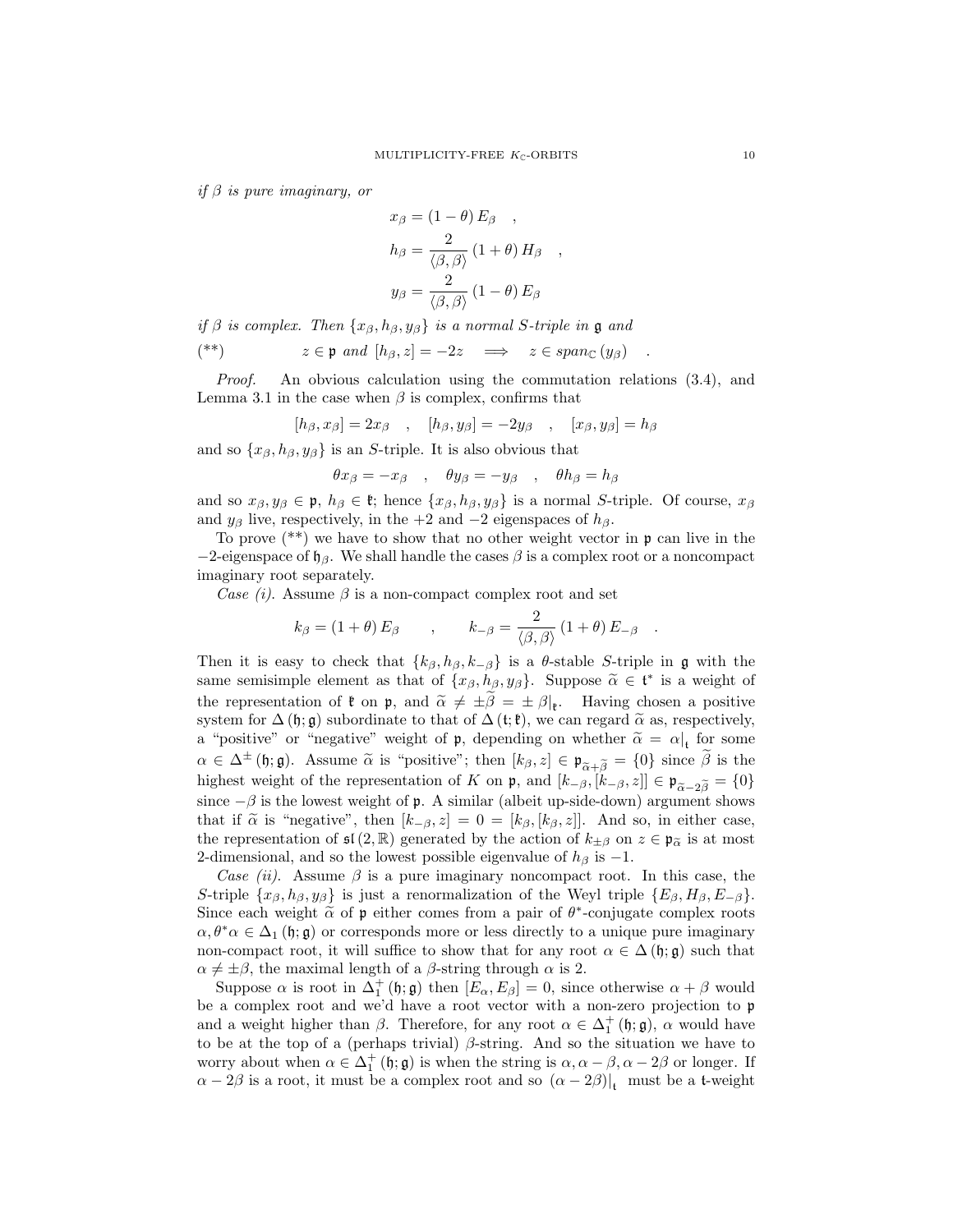of **p**. But  $(\alpha - 2\beta)|_t$  is a weight lower than  $-\beta$ , the lowest weight of **p**. Hence, we have a contradiction if  $\alpha - 2\beta \in \Delta(\mathfrak{h}, \mathfrak{g})$ . If  $\alpha \in \Delta_1^-(\mathfrak{h}; \mathfrak{g})$ , an analogous (albeit upside-down) arguments show that neither  $\alpha-\beta$  or  $\alpha+2\beta$  can be roots in  $\Delta(\mathfrak{h};\mathfrak{g})$ .

Our last concern then would be the possible existence of a  $\beta$ -string ...,  $\alpha$  −  $\beta, \alpha, \alpha + \beta, \ldots$  through a non-compact pure imaginary root  $\alpha \neq -\beta$  such that  $[h_\beta, E_\alpha] = -2E_\alpha$ . In this case we'd have  $[x_\beta, [x_\beta, E_\alpha]] \in \mathfrak{p}_{2\beta+\alpha}$ , which is impossible since  $\beta$  is the highest weight of p.

 $\Box$ 

Corollary 3.3. If  $z \in \mathfrak{p}$  and  $[H_i, z] = -2z$ , then  $z \in span_{\mathbb{C}} (y_1, \ldots, y_i)$ .

*Proof.* Since the weights  $\gamma_i$  are all in the Weyl group orbit of the highest weight β of **p**, for each *i* we can choose a positive systems so that  $x_i$  is a highest weight vector in  $\mathfrak p$ . It then follows from the preceding lemma, that for each  $i = 1, \ldots, n$ , the lowest eigenvalue of  $h_i$  will be  $-2$  and  $[h_i, z] = -2z$  will imply that  $z \in \mathbb{C}y_i$ . Since the  $h_i$  are simultaneously diagonalizable, we can conclude that the smallest eigenvalue of  $H_i = h_1 + \cdots + h_i$  will be  $-2$  and that if  $[H_i, z] = -2z$  then we must have  $z \in span_{\mathbb{C}} (y_1, \ldots, y_i).$ 

Let  $\mathfrak{t}_1 = span_{\mathbb{C}}(h_1, \ldots, h_i)$  and let  $\mathfrak{t}_0$  be the orthogonal complement of  $\mathfrak{t}_1$  in  $\mathfrak{t}$ (with respect to the Killing form). Let  $\mathfrak{m}_i$  be the subalgebra of  $\mathfrak k$  generated by root spaces  $\mathfrak{k}_{\alpha}$  such that  $\alpha|_{\mathfrak{t}_{1}}=0$ .

**Lemma 3.4.** Let  $\bar{\mathfrak{n}}_i$  be the direct sum of the negative eigenspaces of ad  $(H_i)$  in  $\mathfrak{k}$ . Then  $\mathfrak{m}_i + \overline{\mathfrak{n}}_i \subseteq \mathfrak{k}^{Y_i}$ .

*Proof.* Since  $-2$  is the lowest eigenvalue of  $H_i$ , certainly  $\bar{\mathfrak{n}}_i \subset \mathfrak{k}^{Y_i}$ . Suppose  $k_{\alpha}$ is a root vector corresponding to a root space  $\mathfrak{t}_{\alpha} \subset \mathfrak{m}_i$ . We then have  $[H_i, k_{\alpha}] = 0$ and so  $k_{\alpha}$  will preserve the  $(-2)$ -eigenspace of  $H_i$ . By the preceding lemma

 $(-2)$ -eigenspace of  $H_i = span_{\mathbb{C}} (y_1, \ldots, y_i)$ 

Because the  $y_i$ ,  $j = 1, \ldots, i$  are weight vectors corresponding to multiplicity-free weights of p, we must have

 $[k_{\alpha}, y_i] = cy_k$  for some  $k \in \{1, \ldots, i\} - j$  and some  $c \in \mathbb{C}$ .

But if  $c \neq 0$ ,  $\gamma_k$  will not be strongly orthogonal to  $\gamma_j$ ; for otherwise we would have  $\gamma_k - \gamma_j = \alpha \in \Delta(\mathfrak{t}; \mathfrak{k})$ . We conclude that  $Y_i$  commutes with every root vector in  $\mathfrak{m}_i$ and so, since  $\mathfrak{m}_i$  is semisimple,  $[Y_i, \mathfrak{m}_i]$  $]=0.$ 

It now follows readily from results of Servedio [Sev] and Kimel'fel'd-Vinberg [KV] that the  $K_{\mathbb{C}}$ -orbit through  $Y_i$  is multiplicity free.<sup>3</sup> However, we shall instead apply algebraic Frobenius reciprocity; so that we can not only demonstrate that  $\mathbb{C}[\overline{\mathcal{O}_i}]$ is multiplicity-free, but we can also identify the K-types.

**Theorem 3.5** (Kostant, [Ko]). Suppose G is a reductive algebraic group and V is an irreducible G-module. For  $x \in V$ , let  $G^x$  denote the stabilizer of x in G. If we denote by  $O_x$  the G-orbit through x, and by  $\mathbb{C}[\mathcal{O}_x]$  the ring of everywhere-defined

<sup>3</sup>A little more explicitly, the argument would proceed as follows. It is easy to see that the tangent space to  $Y_i$  is generated by a parabolic subalgebra of  $\ell$  corresponding to the non-negative eigenspaces of  $ad_{\mathfrak{k}}H_i$ . The preceding lemma then allows one to whittle this parabolic down to a Borel subalgebra. One then applies

**Theorem** ( $[Sev]$ ,  $[KV]$ ) Let  $K$  be a connected reductive algebraic group acting on an irreducible affine variety  $M$ . Then  $\mathbb{C}[M]$  is multiplicity-free if and only if there exists a Borel subgroup  $B\subset K$ admitting an open orbit in M.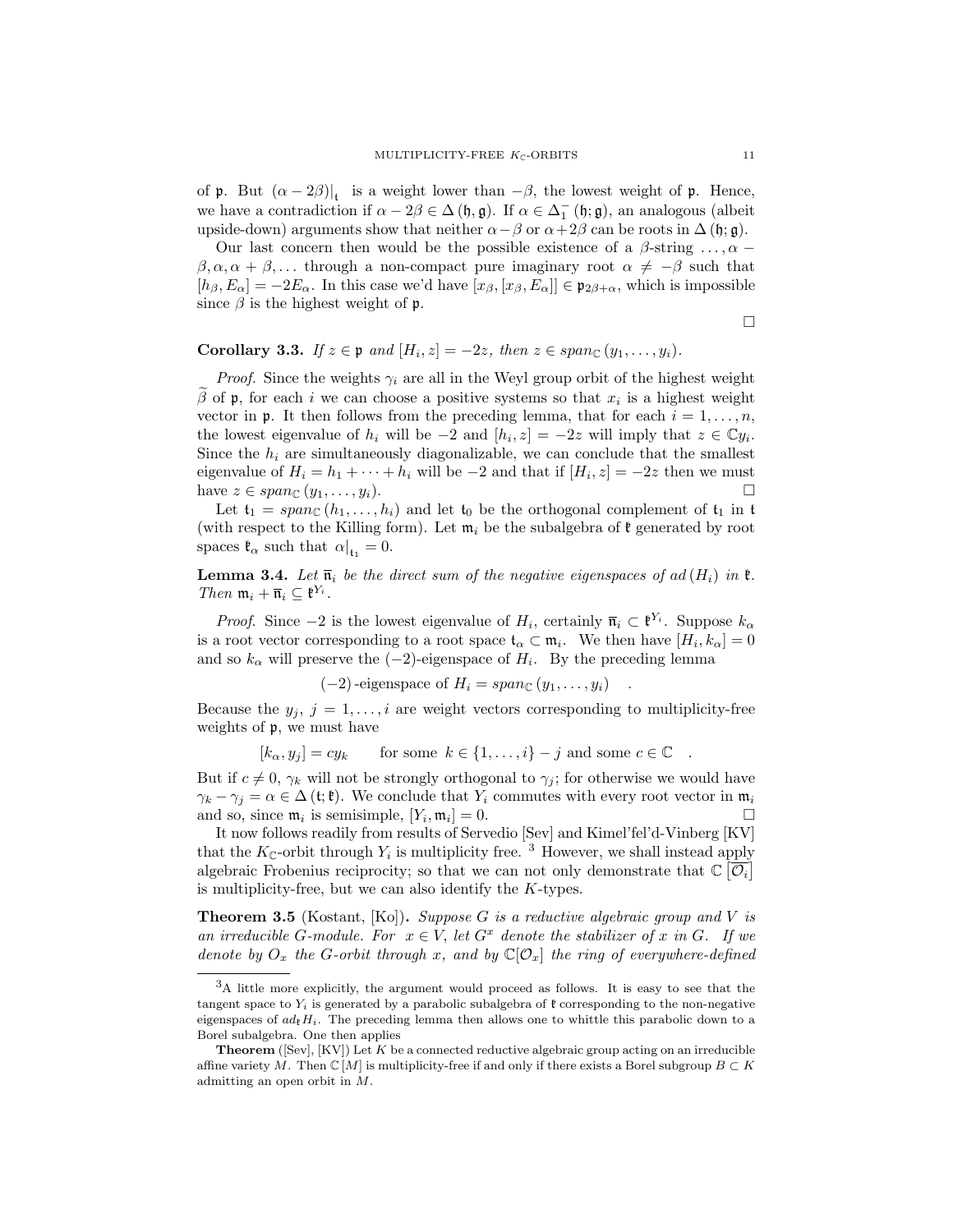rational functions on  $\mathcal{O}_x$ , by  $V_\lambda$ ,  $\lambda \in \widehat{G}$ , the representation space of an irreducible finite-dimensional representation of G and by  $\widetilde{V}_{\lambda}$  the dual module of  $V_{\lambda}$ , then

multiplicity of 
$$
\lambda
$$
 in  $\mathbb{C}[\mathcal{O}_x] = \dim \widetilde{V_{\lambda}}^{G^x}$ 

where  $\widetilde{V}_{\lambda}^{G^x}$  is the space of vectors in  $\widetilde{V}_{\lambda}$  that are fixed by  $G^x$ .

**Remark:** In the preceding theorem the stabilizer  $G^x$  of x need not be reductive.

**Corollary 3.6.**  $\mathbb{C}[\mathcal{O}_i]$  is multiplicity-free and  $V_\lambda$  is a K-type in  $\mathbb{C}[\mathcal{O}_i]$  then  $\lambda \in$  $span_{\mathbb{R}}(\gamma_1,\ldots,\gamma_i).$ 

*Proof.* By Lemma 3.4 the stabilizer of  $Y_i$  in  $\mathfrak{k}$  contains  $\mathfrak{m}_i + \overline{\mathfrak{n}}_i$ . It is easy to see that the semisimple element  $h_j$  in the normal S-triple  $\{x_j, h_j, y_j\}$  is an element of t such that  $[h_j, k_\alpha] = \langle \alpha, \gamma_j \rangle k_\alpha$  for any root vector  $k_\alpha \in \mathfrak{k}_\alpha, \alpha \in \Delta(\mathfrak{t}; \mathfrak{k})$ . Since the  $\gamma_i$  are chosen such that each t-weight  $\gamma_1 + \cdots + \gamma_i$  is dominant and since  $H_i \equiv h_1 + \cdots + h_i$ , it follows that all the negative root vectors of  $\mathfrak{k}$  will be contained in  $\mathfrak{m}_i + \overline{\mathfrak{n}_i}$ . Hence, a nonzero element of  $\widetilde{V_{\lambda}}^{K^{Y_i}}$  will be a lowest weight vector that is also  $\mathfrak{m}_i$ -invariant. Algebraic Frobenius reciprocity then implies that if a K-type  $V_{\lambda}$  appears in  $\mathbb{C}[O_i]$ then the lowest weight vector of  $V_{\lambda}$  must be  $m_i$ -invariant. This in turn implies that  $-\lambda$  (and so  $\lambda$ ) is not supported on  $t_0$ . Thus, we must have

$$
\lambda = a_1 \gamma_1 + \dots + a_i \gamma_i \in \mathfrak{t}_1^*
$$

.

And, of course, since the space of lowest weight vectors in  $\widetilde{V_{\lambda}}$  will be 1-dimensional, algebraic Frobenius reciprocity also tells us that  $\mathbb{C}[\mathcal{O}_i]$  is multiplicity-free.  $\Box$ 

**Proposition 3.7.** Let  $n = |\Gamma|$ . (i) If  $i < n$ , then  $V_{\lambda}$  is a K-type in  $\mathbb{C}[\mathcal{O}_i]$ , if and only if its highest weight is of the form

$$
\lambda = a_1 \gamma_1 + \dots + a_i \gamma_i
$$

with  $a_j \in \mathbb{N}$  and  $a_1 \ge a_2 \ge \cdots \ge a_i \ge 0$ . (ii)  $V_\lambda$  is a K-type in  $\mathbb{C}[O_n]$ , if and only if  $\lambda$  is of the form

$$
\lambda = a_1 \gamma_1 + \dots + a_n \gamma_n
$$

with  $a_j \in \mathbb{Z}$  and

$$
a_1 \ge a_2 \ge \cdots \ge a_{n-1} \ge a_n, \quad \text{if } \Sigma = (a_n)^{m_a} \quad \text{or} \quad (A_n)^{m_A} \quad ;
$$
  
\n
$$
a_1 \ge a_2 \ge \cdots \ge a_{n-1} \ge |a_n| \ge 0, \quad \text{if } \Sigma = (d_n)^{m_d} \quad ;
$$
  
\n
$$
a_1 \ge a_2 \ge \cdots \ge a_{n-1} \ge a_n \ge 0, \quad \text{otherwise} .
$$

*Proof.* From the Corollary above, we know that if  $V_{\lambda}$  is a K-type in  $\mathbb{C}[\mathcal{O}_i]$  then its highest weight must be of the form

$$
\lambda = a_1 \gamma_1 + \dots + a_i \gamma_i
$$

We first show that coefficients  $a_k$  must be integers. Note that

$$
\exp(i\pi h_j) \cdot Y_i = \exp(-2i\pi) Y_i = Y_i \quad \text{for } 1 \le j \le i
$$

and so  $k_j \equiv \exp(i\pi h_j) \in K^{Y_i}$ . On the other hand,  $\lambda = a_1\gamma_1 + \cdots + a_i\gamma_i$  and  $v_{-\lambda}$ is the lowest weight vector of  $\widetilde{V}_{\lambda}$  we have

$$
k_j \cdot v_{-\lambda} = \exp(-2i\pi a_j) v_{-\lambda} .
$$

Thus, the lowest weight vector of  $\widetilde{V}_{\lambda}$  will not be stabilized by  $k_i \in K^{Y_i}$  unless  $a_j \in \mathbb{Z}$ for  $j = 1, ..., i$ .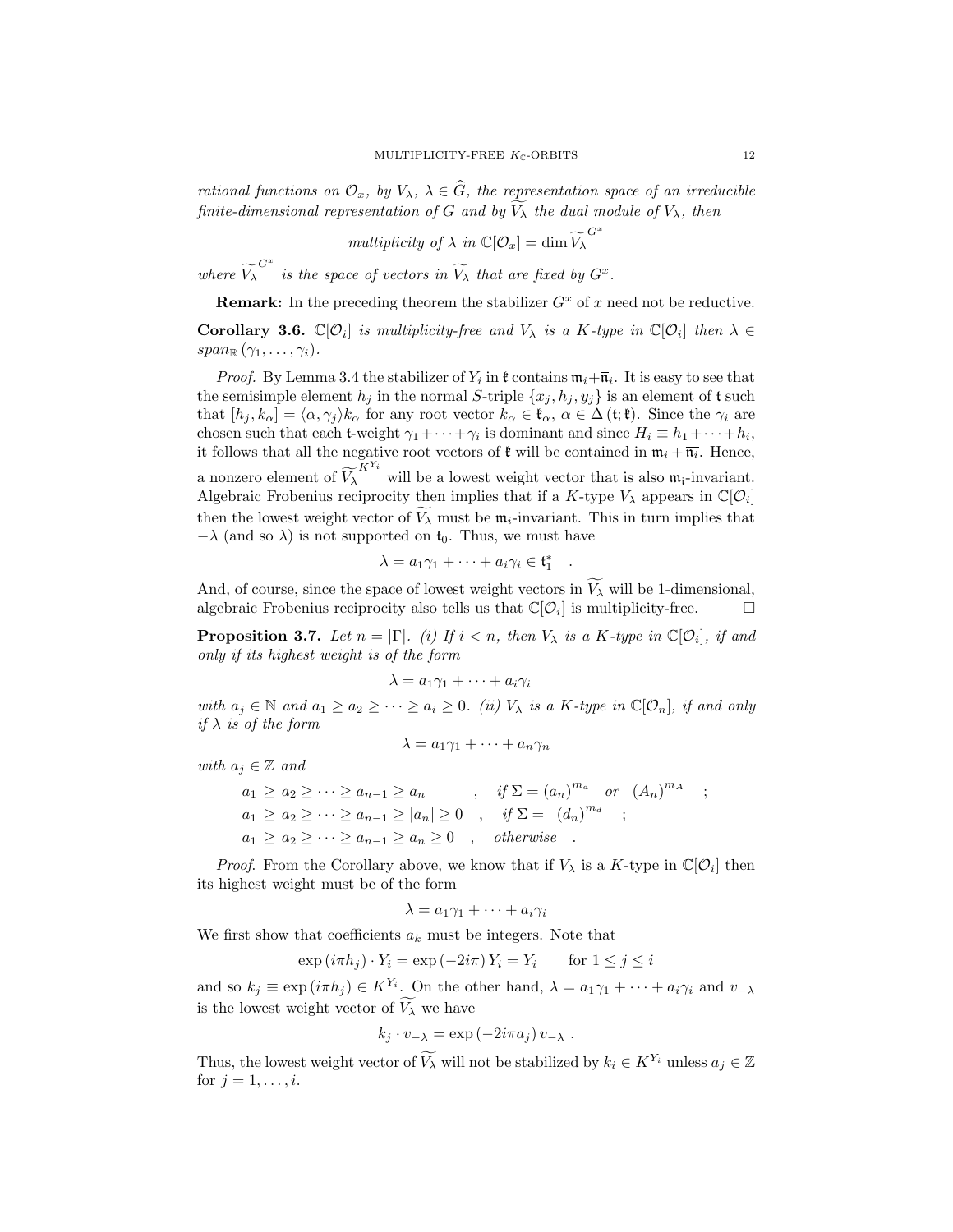$$
\gamma_j - \gamma_k
$$
 or  $\frac{1}{2}\gamma_i - \frac{1}{2}\gamma_j \in \Sigma^+$ 

The dominance condition on  $\lambda = a_1 \gamma_1 + \cdots + a_i \gamma_i$ , leads to

$$
a_j \ge a_{j+1}
$$
  $i = j = 1, ..., n-1$ 

If the restricted root system  $\Sigma$  contains a  $d_n$  factor, then we must have in addition

$$
\langle \lambda, \gamma_j + \gamma_k \rangle \ge 0
$$

which, together with  $\langle \lambda, \gamma_{n-1} - \gamma_n \rangle \geq 0$ , implies in particular that

$$
a_{n-1} \ge |a_n| \quad .
$$

In all other cases,  $\Sigma$  contains either a  $b_n$  or  $C_n$  factor, and this leads to the requirement that

$$
\langle \lambda, \gamma_i \rangle \ge 0 \quad \text{for all } i = 1, \dots, n
$$

which forces all the coefficients  $a_i$  to be non-negative.

At this point we have seen that if  $\lambda$  is the highest weight of a K-type in  $\mathbb{C}[\mathcal{O}_i]$ , then (1)  $\lambda$  must lie in the span of the  $\gamma_j$ ,  $j \leq i$ , (2) the coefficients  $a_1, \ldots, a_i$  of  $\lambda$  with respect to  $\gamma_1, \ldots, \gamma_i$  must satisfy certain integrality conditions so that each  $\exp(2\pi h_i) \in K^{Y_i}$  acts trivially on the corresponding highest weight vector and (3) the coefficients must be ordered in such a way that  $\lambda$  is dominant. What is not yet clear is that these restrictions on  $\lambda$  are sufficient to place  $V_{\lambda}$  in  $\mathbb{C}[\mathcal{O}_i]$ . However, it is easy to see that the integrality conditions we have imposed on  $\lambda$  are actually stronger than those needed to guarantee that  $\lambda$  is a weight of a representation of K. Thus, we have enumerated all possible finite dimensional representations of  $K$ with a  $K^{Y_i}$ -fixed vector. Sufficiency now follows from Theorem 3.5.

The preceding proposition tells us exactly which K-types occur in the ring  $\mathbb{C}[\mathcal{O}_i]$ . However, we are actually most interested in the ring of regular functions  $\mathbb{C}[\overline{\mathcal{O}_i}]$  on the closure of the orbit. Clearly,

$$
\mathbb{C}\left[\overline{\mathcal{O}_i}\right] \subset \mathbb{C}[\mathcal{O}_i] \quad .
$$

We will now show that each K-type  $V_{\lambda}$  occuring in  $\mathbb{C}[\mathcal{O}_i]$  also occurs in  $\mathbb{C}[\overline{\mathcal{O}_i}]$ .

**Theorem 3.8** (Kumar, [Ku]). Let  $\mathfrak{g}$  be a finite-dimensional semisimple Lie algebra and let  $\mathfrak h$  be a Cartan subalgebra of  $\mathfrak g$ . Let  $V_\lambda$  denote the irreducible finitedimensional representation of **g** with highest weight  $\lambda$ . For any weight  $\lambda \in \mathfrak{h}^*$ , let  $\overline{\lambda}$ denote the unique dominant weight in the Weyl group orbit of  $\lambda$ . Then, for any pair  $\lambda, \mu$  of dominant weights and any w in the Weyl group of g, the irreducible g-module  $V_{\overline{\lambda+\omega\mu}}$  occurs with multiplicity exactly one in the g-submodule  $U(\mathfrak{g}) \cdot (e_{\lambda} \otimes e_{w\mu})$  of  $V_{\lambda} \otimes V_{\mu}$ ; where  $e_{\lambda}$  and  $e_{w\mu}$  are, respectively, weight vectors in the  $\lambda$ -weight space of  $V_{\lambda}$  and the w $\mu$ -weight space of  $V_{\mu}$ ).

Remark 3.9. The statement of the theorem is known as Kostant's strengthened Parthasarathy-Ranga Rao-Varadarajan conjecture.

**Lemma 3.10.** Let  $\omega_j = \gamma_1 + \gamma_2 + \cdots + \gamma_j$ ,  $1 \leq j \leq i$ . Then the K-type  $V_{\omega_j}$  occurs in  $S^j$  (p) and the monomial  $x_1 \cdots x_j \in S^j$  (p) has a non-trivial projection onto the highest weight space of  $V_{\omega_i}$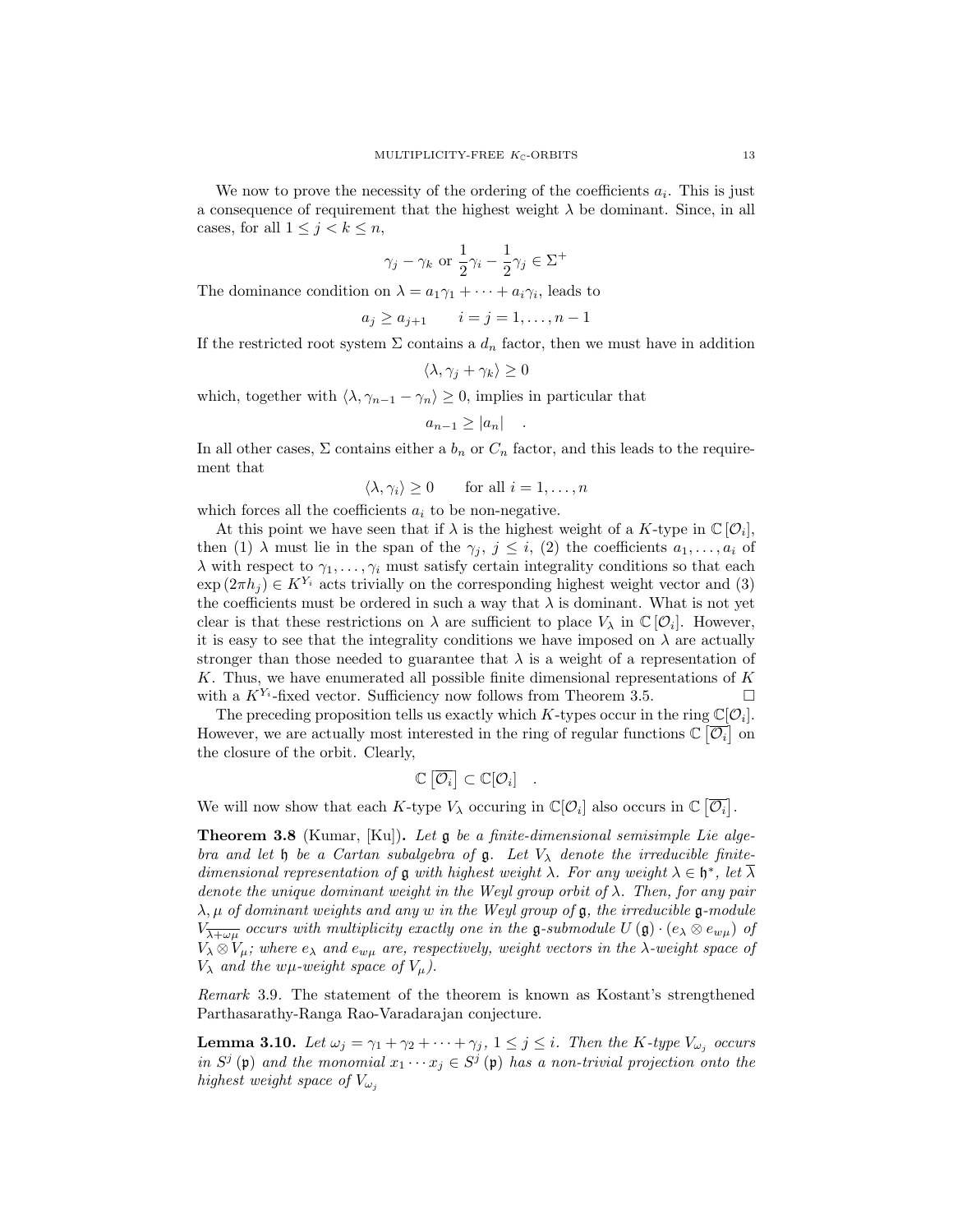*Proof.* The case when  $j = 1$  is trivial, since  $x_i$  is a highest weight vector of  $\mathfrak{p}$ . We now proceed by induction on i. And all that this requires is the preceding theorem with the identification of  $e_{\lambda}$  with the projection of  $x_1 \cdots x_j$  onto the highest weight vector of  $V_{\omega_j}$  (the inductive hypothesis) and the identification of  $e_{w\mu}$  with  $x_{j+1}$ which, by our construction, is always extremal weight vector of  $\mathfrak{p}$ .

**Theorem 3.11.** The K-type decomposition of  $\mathbb{C}[\overline{\mathcal{O}_i}]$  is exactly

$$
\mathbb{C}\left[\overline{\mathcal{O}_i}\right] = \bigoplus_{\lambda \in \Lambda_i} V_{\lambda}
$$

where

$$
\Lambda_i = \{ \lambda = a_1 \gamma_1 + \dots + a_i \gamma_i \mid a_j \in \mathbb{N} \quad , \quad a_1 \ge a_2 \ge \dots \ge a_i \ge 0 \}
$$
  
if  $i < n$  or  $\Sigma \ne (d_n)^{m_d}$ . If  $i = n$  and  $\Sigma = (d_n)^{m_a}$ , then  

$$
\Lambda = \{ \lambda = a_1 \gamma_1 + \dots + a_n \gamma_n \mid a_j \in \mathbb{Z} \quad , \quad a_1 \ge a_2 \ge \dots \ge a_{n-1} \ge |a_n| \ge 0 \}
$$
.

*Proof.* We have already seen that  $\lambda \in \Lambda_i$  is a necessary condition for a K-type to be in  $\mathbb{C}[\mathcal{O}_i] \supset \mathbb{C}[\overline{\mathcal{O}_i}]$ . What we must prohibit, or otherwise take into account, is the existence of a rational function that is defined everywhere on  $\mathcal{O}_i$  but does not extend to the boundary of  $\mathcal{O}_i$ ; in particular, rational functions that are not defined at 0.

On the other hand, if  $\phi$  is a polynomial function on **p** that is supported at some point on  $\mathcal{O}_i$  then  $0 \neq \phi|_{\overline{\mathcal{O}_i}} \in \mathbb{C}$   $\overline{[\mathcal{O}_i]}$ . We now note that the monomials  $x_1 \cdots x_j$  are supported at  $Y_i$ ; for

$$
(x_1 \cdots x_j) (Y_i) = \langle x_1, Y_i \rangle \cdots \langle x_j, Y_i \rangle = \langle x_1, y_1 + \cdots + y_i \rangle \cdots \langle x_j, y_1 + \cdots + y_i \rangle
$$
  
=  $\langle x_1, y_1 \rangle \cdots \langle x_j, y_j \rangle$   
= 1

In fact, we can choose an orthogonal basis for  $\mathfrak p$  such that  $x_1, \ldots, x_j, j \leq i$ , are the only coordinate functions supported at  $Y_i$ . By the preceding lemma, for each  $j = 1, \ldots, i$ , there exists a (homogeneous) highest weight vector  $\phi_{\omega_j}$  of  $V_{\omega_j} \subset S^j(\mathfrak{p})$ of the form

 $\phi_{\omega_i} = x_1 \cdots x_i + (\text{other terms with at least one factor not among } x_1, \ldots, x_i)$ .

(Note that by the homogeneity of  $\phi_{\omega_i}$  and the linear independence of the weights  $\gamma_1, \ldots, \gamma_i$ , we cannot have a factor  $x_k, j \leq k \leq i$  occurring in one of the "other" terms" without an accompanying coordinate outside of  $\{x_1, \ldots, x_i\}$ .) The "other terms" will thus die upon evaluation at  $Y_i$  and so we must have

$$
\phi_{\omega_j}(Y_i) = 1 \quad \text{for} \quad 1 \le j \le i \quad .
$$

But once we have the highest weight vectors of each  $V_{\omega_j}$  supported at  $Y_i$  it is trivial to show that the products of these highest weight vectors will remain highest weight vectors and continue to be supported at  $Y_i \in \mathcal{O}_i$ . Thus, each of the K-types  $V_\lambda$ with

$$
\lambda \in \Lambda_i' \equiv \{ \alpha_1 \omega_1 + \dots + \alpha_i \omega_i \mid \alpha_i \in \mathbb{N} \}
$$

will be supported at  $Y_i$ . We now observe  $\Lambda_i = \Lambda'_i$  So each of the K-types specified in the statement of the theorem definitely appears in  $\mathbb{C}[\overline{\mathcal{O}_i}]$ . Comparing with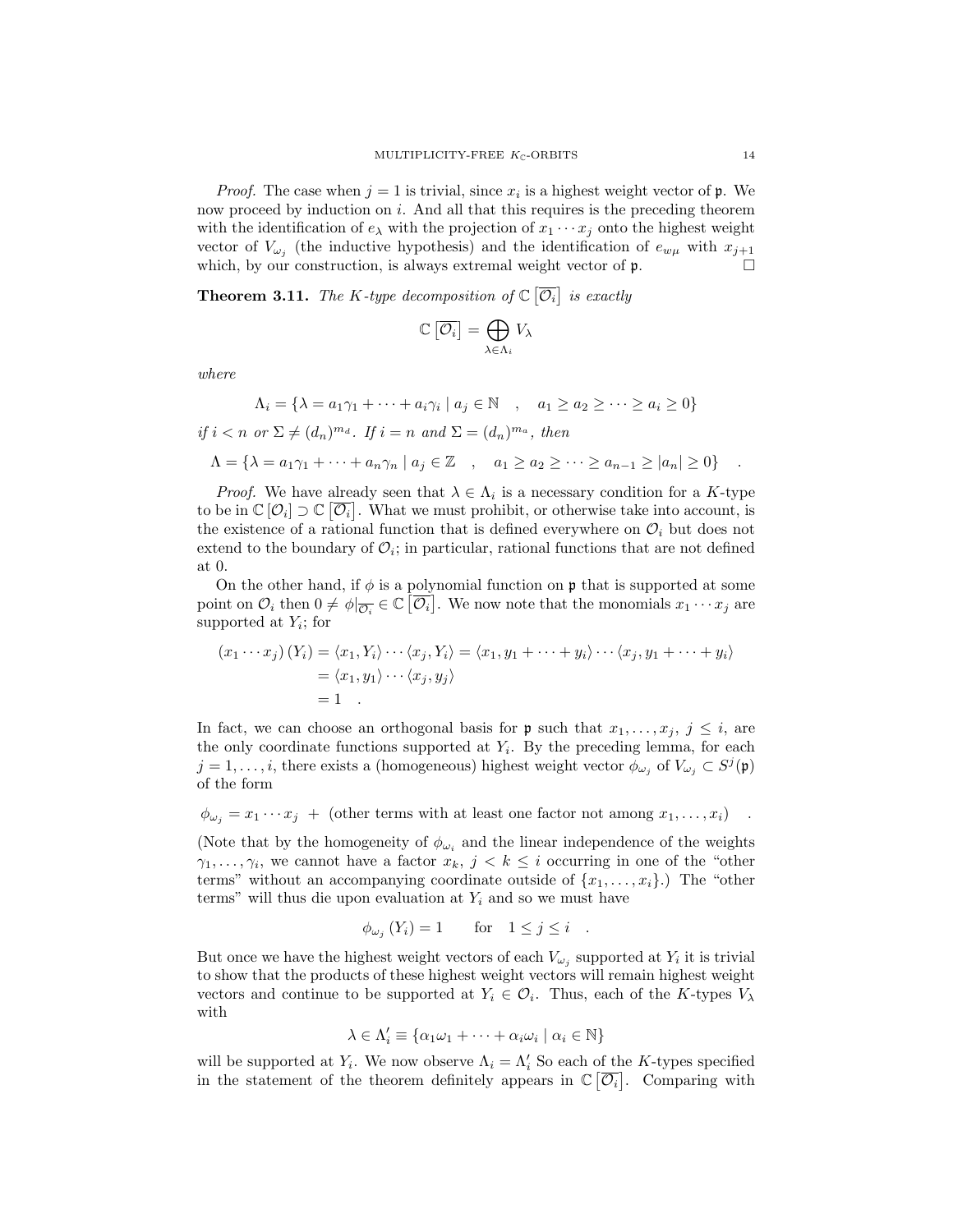Proposition 3.7, we can conclude that in fact so long as  $i \neq n$  and  $\Sigma \neq A_n$  or  $a_n$ , we have

$$
\mathbb{C}\left[\overline{\mathcal{O}_i}\right] = \mathbb{C}\left[\mathcal{O}_i\right] = \bigoplus_{\lambda \in \Lambda_i} V_{\lambda}
$$

However, when  $i = n$  and  $\Sigma = A_n$  or  $a_n$  we seem to have K-types  $V_{\alpha_1 \gamma_1 + \cdots + \alpha_n \gamma_n}$ with  $a_1 \ge a_2 \ge \cdots \ge a_n$  and  $a_n < 0$  appearing in  $\mathbb{C}[\mathcal{O}_n]$  that have not been accounted for in  $\mathbb{C}[\overline{\mathcal{O}_n}]$ . In fact, they do not occur in  $\mathbb{C}[\overline{\mathcal{O}_n}]$ ; yet they can nevertheless be easily taken into account.

Note that the restricted root system  $\Sigma$  is of type  $A_n$  or  $a_n$  only when  $G/K$ is Hermitian symmetric (see also [Sa1]). When Sigma is of this form it is easy to see that  $\omega_n = \gamma_1 + \cdots + \gamma_n \in \mathfrak{t}^*$  is perpendicular to every root in  $\Delta(\mathfrak{t}; \mathfrak{k})$ , being supported only on the center of  $\mathfrak{k}$ . The corresponding highest weight vector  $\phi_{\omega_n} \in S^n$  (p) thus corresponds to a one-dimensional K-type which, as shown above, does not vanish at  $Y_n$ . Put another way,  $\phi_{\omega_n}$  corresponds to a K-semi-invariant polynomial that does not vanish at  $Y_n \in \mathcal{O}_n$ . But then it vanishes nowhere on  $\mathcal{O}_n$ (otherwise  $\mathcal{O}_n$  would have a proper K-invariant subset). Yet being a homogeneous polynomial of degree n, it certainly vanishes at  $0 \in \overline{\mathcal{O}_n}$ . Now observe that if  $\lambda = a_1 \gamma_1 + \cdots + a_n \gamma_n \in \Lambda_n$ ,  $a_n \geq 0$ , and  $\phi_\lambda$  is a polynomial corresponding the highest weight vector of  $V_{\lambda} \subset \mathbb{C} \left[ \overline{\mathcal{O}_{i}} \right]$  then

$$
\psi = (\phi_{\omega_n})^{-s} (\phi_{\lambda})
$$

will be a rational function of highest weight  $(a_1 - s)\gamma_1 + \cdots + (a_n - s)\gamma_n$  that is everywhere defined on  $\mathcal{O}_n$  but undefined at 0 if  $a_n - s < 0$ . Evidently, such functions account for the highest weight vectors of all the K-types in  $\mathbb{C}[\mathcal{O}_n]$  that have not already been shown to appear in  $\mathbb{C}[\overline{\mathcal{O}_n}]$ . The statement of the theorem thus provides a complete account of the K-types in  $\mathbb{C}[\overline{\mathcal{O}_i}]$ , even when  $i = n$  and  $\Sigma = A_n$  or  $a_n$ .

## 3.1. Remarks.

3.1.1. Connection with spherical orbits for symmetric pairs. While our construction always yields a spherical nilpotent  $K_{\mathfrak{C}}$ -orbit in p in the sense of [Ki], our construction falls short of producing all such orbits. For example, we cannot obtain any spherical orbit whose closure is not a normal variety; for in our construction the ring of regular functions on an orbit coincides with the ring of regular functions on its closure (well, except in the Hermitian symmetric case where they nevertheless coincide up to a character of the center of  $K$ ). To indicate which spherical nilpotent orbits are obtainable by our construction, we display in Appendix A how the orbits we have constructed are situated within the Hasse diagrams depicting the closure relations ([D]) among the entire family of spherical nilpotent orbits as classifed by King  $([Ki])$ .

From these diagrams one can understand the "range" of our construction in the following way: if  $\Gamma = \{\gamma_1, \ldots, \gamma_n\}$  is a strongly orthogonal sequence of noncompact weights, the corresponding orbit closures  $\overline{\mathcal{O}_i}$  are totally ordered by inclusion

$$
\{0\} = \overline{\mathcal{O}_0} \subset \overline{\mathcal{O}_1} \subset \overline{\mathcal{O}_2} \subset \cdots \subset \overline{\mathcal{O}_n} .
$$

and are such that  $\overline{\mathcal{O}_i} = \overline{\mathcal{O}_{i+1}} - \mathcal{O}_{i+1}$ . Such a sequence of orbits would correspond to a chain in the Hasse diagram in which there are no branchings are encountered as one descends from the top of the chain to the trivial orbit. Nevertheless, in several cases our construction exhausts or nearly exhausts the set of spherical nilpotent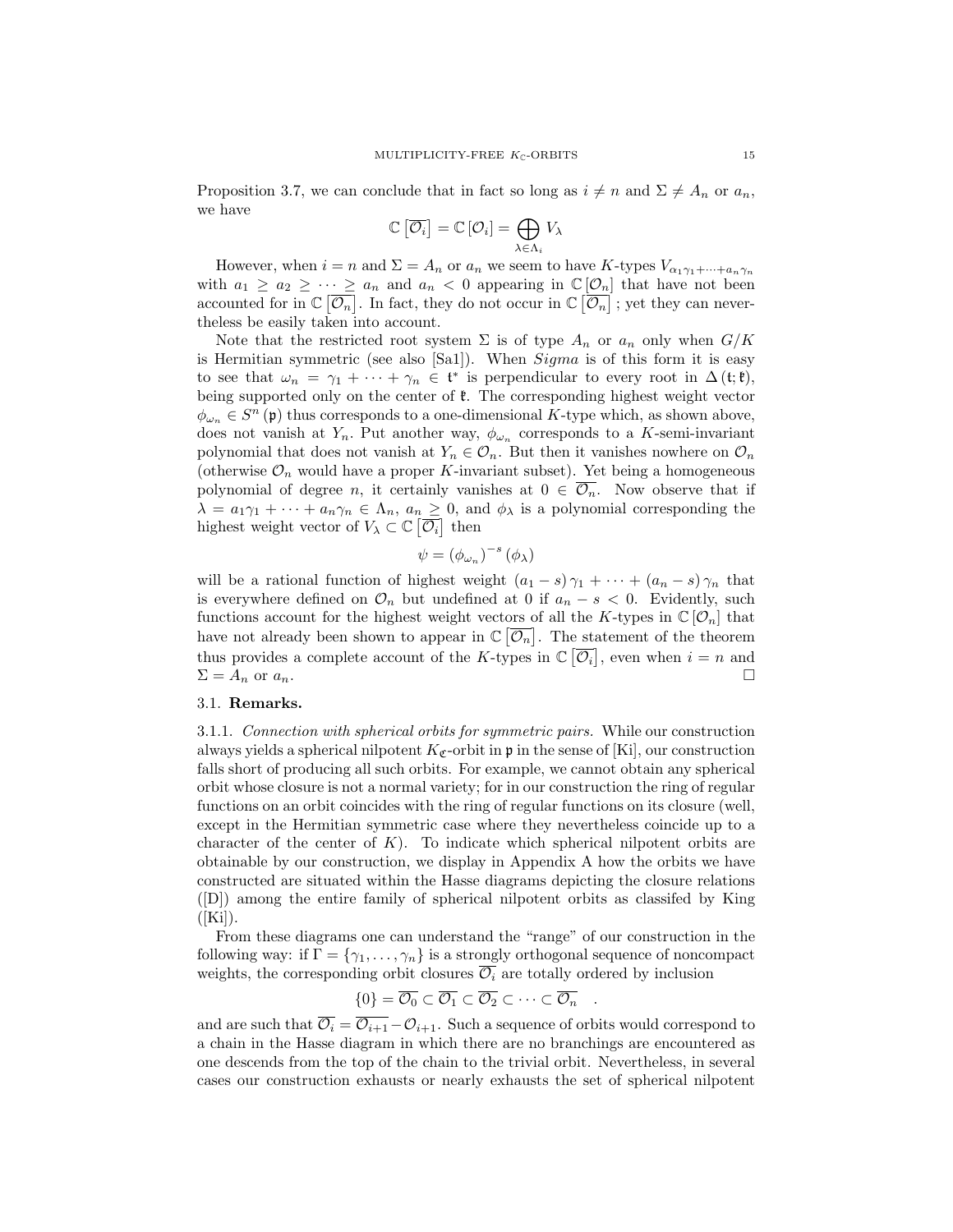orbits: for example, we get all the spherical orbits of  $SL(n,\mathbb{R})$ ,  $SL(n,\mathbb{H})$ , and  $SO(3, p)$ ; and all but two orbits for  $SO(2, p)$  and  $Sp(p, q)$ .

3.1.2. Connection with unipotent representations. We can now describe in a little more detail how we hope to attach unipotent (in the sense of [Vo], Conjecture 12.1) representations to these orbits. In [Sa2], Siddhartha Sahi shows the existence of a certain family of small unitary irreducible representations of the conformal groups of simple non-Euclidean Jordan algebras. Deliberately putting aside the Jordan theoretical underpinnings of these representations, one can say that the essential representation-theoretical ingredients of Sahi's construction and analysis are:

(i) the circumstance that each representation is realized as a constituent of a non-unitary, degenerate, spherical principal series representation

$$
I(s) = Ind_{P=MAN}^{G} (1 \otimes e^{s\nu} \otimes 1)
$$

whose associated variety is the closure of a single, multiplicity-free  $K_{\mathbb{C}}$ -orbit in p; and

(ii) the fact that there exists a  $w \in N_K(\mathfrak{a})$  such that both  $wPw^{-1} = \overline{P}$  and  $ad^*(w)\nu = -\nu.$ 

We remark that the second condition ensures that the underlying  $(g, K)$ -module of  $I(s)$  can be endowed with a g-invariant (but possibly indefinite or degenerate) Hermitian form ([KZ]), while the first condition allows Sahi to carry out an explicit analysis of the action of  $\mathfrak p$  on K-types from which both signature characters and reducibility conditions can be derived.

Using the results of  $\S 2$  and  $\S 3$ , we can formulate a similar setup for any connected semisimple Lie group, subsuming the situation of [Sa2] in a uniform manner. Let G be such a group,  $\Gamma = [\gamma_1, \ldots, \gamma_n]$  a maximal sequence of strongly orthogonal noncompact weights. As in Remark 2.1.2 we construct for each  $i = 1, \ldots, n$ , a normal S-triple  $\{x_i, h_i, y_i\}$  such that  $x_i \in \mathfrak{p}_{\gamma_i}, y_i = -\overline{x_i} \in \mathfrak{p}_{-\gamma_i}, h_i \in \mathfrak{k}$ . We set

$$
X_n = x_1 + \dots + x_n
$$
,  $H_n = h_1 + \dots + h_n$ ,  $Y_n = y_1 + \dots + y_n$ 

as in (3.3) and apply each of the (commuting) Cayley transforms (2.2) successively to  $\{X_n, H_n, Y_n\}$  to obtain a standard triple

$$
\{X'_{n}, H'_{n}, Y'_{n}\} = \left\{\frac{1}{2}\left(X_{n} + Y_{n} - iH_{n}\right), -i\left(X_{n} - Y_{n}\right), \frac{1}{2}\left(X_{n} + Y_{n} + iH_{n}\right)\right\}
$$

in real Lie algebra  $\mathfrak{g}_{\mathbb{R}}$  of G such that the semisimple element  $H'_n$  is in  $\mathfrak{p}_{\mathbb{R}}$  and  $\theta X'_n = -Y'_n$ . Let

 $\mathfrak{n} =$  direct sum of positive eigenspaces of  $ad(H'_n)$  in  $\mathfrak{g}_{\mathbb{R}}$ ,

 $\mathfrak{l} = 0$ -eigenspace of  $ad(H'_n)$  in  $\mathfrak{g}_{\mathbb{R}}$ ,

 $a =$  (center of l)  $\cap \mathfrak{p}_{\mathbb{R}}$ ,

 $m =$  orthogonal complement of  $\alpha$  in I

and set

$$
M = Z_K (\mathfrak{a}) \exp(\mathfrak{m}) ,
$$
  
\n
$$
A = \exp(\mathfrak{a}) ,
$$
  
\n
$$
N = \exp(\mathfrak{n}) .
$$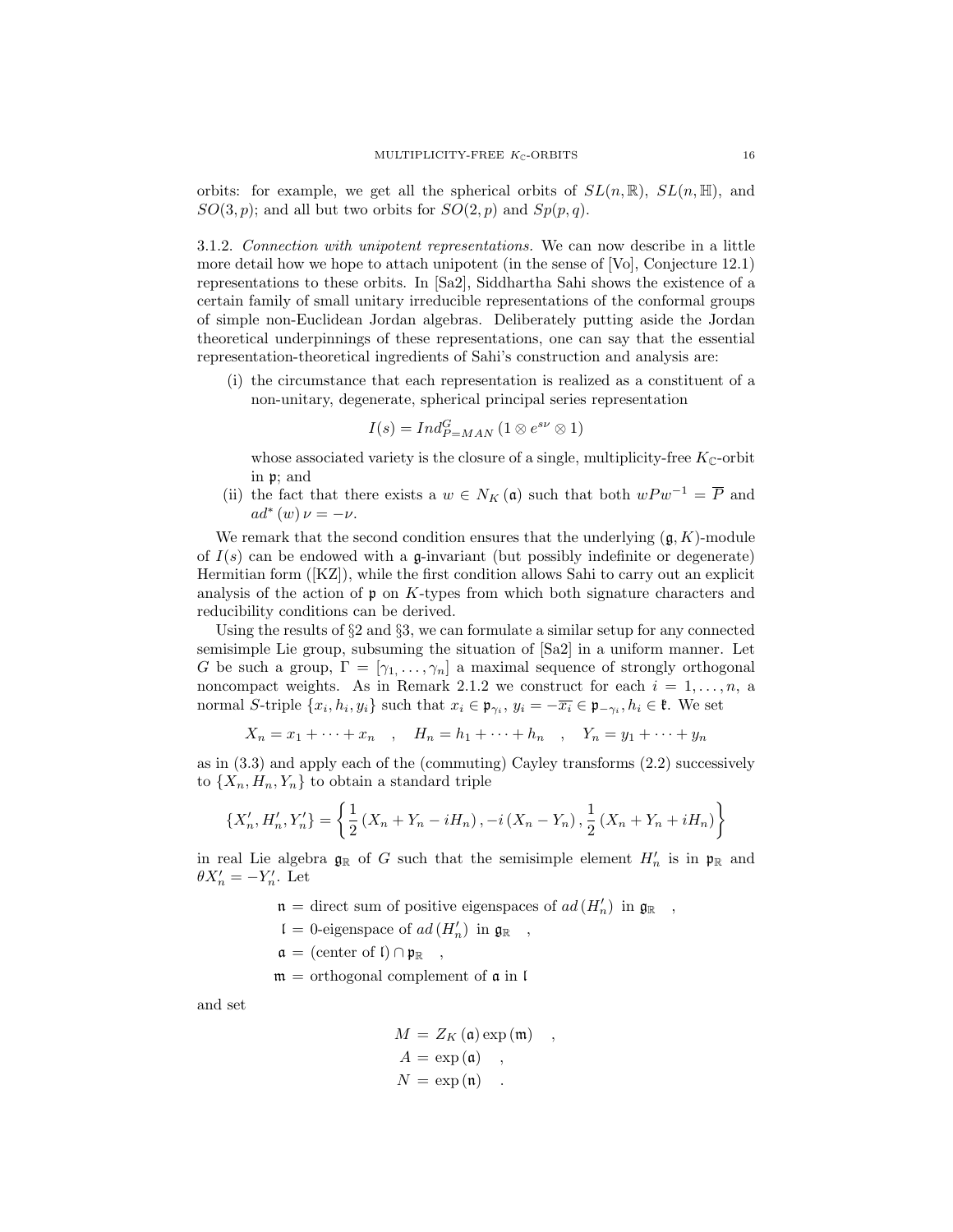Then  $P = MAN$  is a (Langlands decomposition of a) parabolic subgroup of G. Moreover, it happens that

$$
span_{\mathbb{R}}(h'_1,\ldots,h'_n)\subseteq \mathfrak{a}.
$$

Now let  $\nu$  be the element of the real dual space  $\mathfrak{a}^*$  of  $\mathfrak{a}$  such that

$$
\nu(H) = B_0(H'_n, H) \qquad \forall H \in \mathfrak{a} \quad ,
$$

where  $B_0(\cdot, \cdot)$  is the Killing form on  $\mathfrak{g}_{\mathbb{R}}$  restricted to a. Finally, we set

$$
w = \exp\left(\frac{\pi}{2} \left(X_n' - Y_n'\right)\right) \in K \quad .
$$

It then happens that

$$
w \in N_K(\mathfrak{a})
$$
,  $wPw^{-1} = \overline{P}$ ,  $Ad^*(w)\nu = -\nu$ .

Thus, we have a natural means of attaching to our families of multiplicity-free  $K_{\mathbb{C}}$ orbits families of possibly unitarizable, degenerate principal series representations.

However, there is one more Jordan-theoretic device at play in Sahi's paper; and that is a generalized Capelli operator  $D_1$  that, for a particular value of the parameter  $s \in \mathbb{R}$ , intertwines  $I(s)$  with its Hermitian dual  $I(-s)$ . And yet, even this Capelli operator should be characterizable in purely representation-theoretic terms as per [Bo]. In fact, we conjecture here there is there is a quasi-invariant differential operator on  $C^{\infty}(\overline{n})$  corresponding to the Cayley transform of a lowest weight vector of the irreducible representation homogeneous summand of  $S<sup>n</sup>(\mathfrak{p})$  of highest weight  $\gamma_1 + \cdots + \gamma_n$  that intertwines a  $I(s)$  with its Hermitian dual. In a subsequent paper, we hope to confirm (or correct) this conjecture and to extend the methods of [KS] and [Sa2] to study of the reducibility and signature characters of the subrepresentations  $I_P(s)$  associated with the orbits  $K \cdot Y_i$ .

## 4. DIMENSION AND DEGREE OF  $\overline{\mathcal{O}_i}$

Let  $R = \bigoplus_{n=0}^{\infty} R_n$  be the polynomial ring  $\mathbb{C} [x_1, \ldots, x_n]$  regarded as a graded commutative ring (the grading by degree of homogenity). If  $I \subset R$  is homogeneous ideal then  $M = R/I$  is a graded R-module:

$$
M = \bigoplus_{n=0}^{\infty} M_n \quad \text{where} \quad M_n \equiv R_n / (R_n \cap I) \ .
$$

Let  $Y$  be the corresponding affine variety. By a theorem of Hilbert and Serre, there is a unique polynomial  $p_Y(t)$  such that

$$
p_Y(t) = \sum_{k=0}^{t} \dim_{\mathbb{C}} M_k \quad \text{for all sufficiently large } t.
$$

 $p_Y(t)$  is called the Hilbert polynomial of Y. When one writes

 $\sim$ 

$$
p_Y(t) = ct^d + \text{(terms of order } t^{d-1}\text{)}
$$

the degree of the leading term is the *dimension* (often by definition) of  $Y$  and the number

$$
D = \frac{c}{d!}
$$

is the *degree* of  $Y$ . It turns out that  $D$  is always an integer and corresponds to the number of points where the projectivization of Y meets a generic  $(n - d - 1)$ dimensional linear subspace of  $\mathbb{P}^{n-1}$ .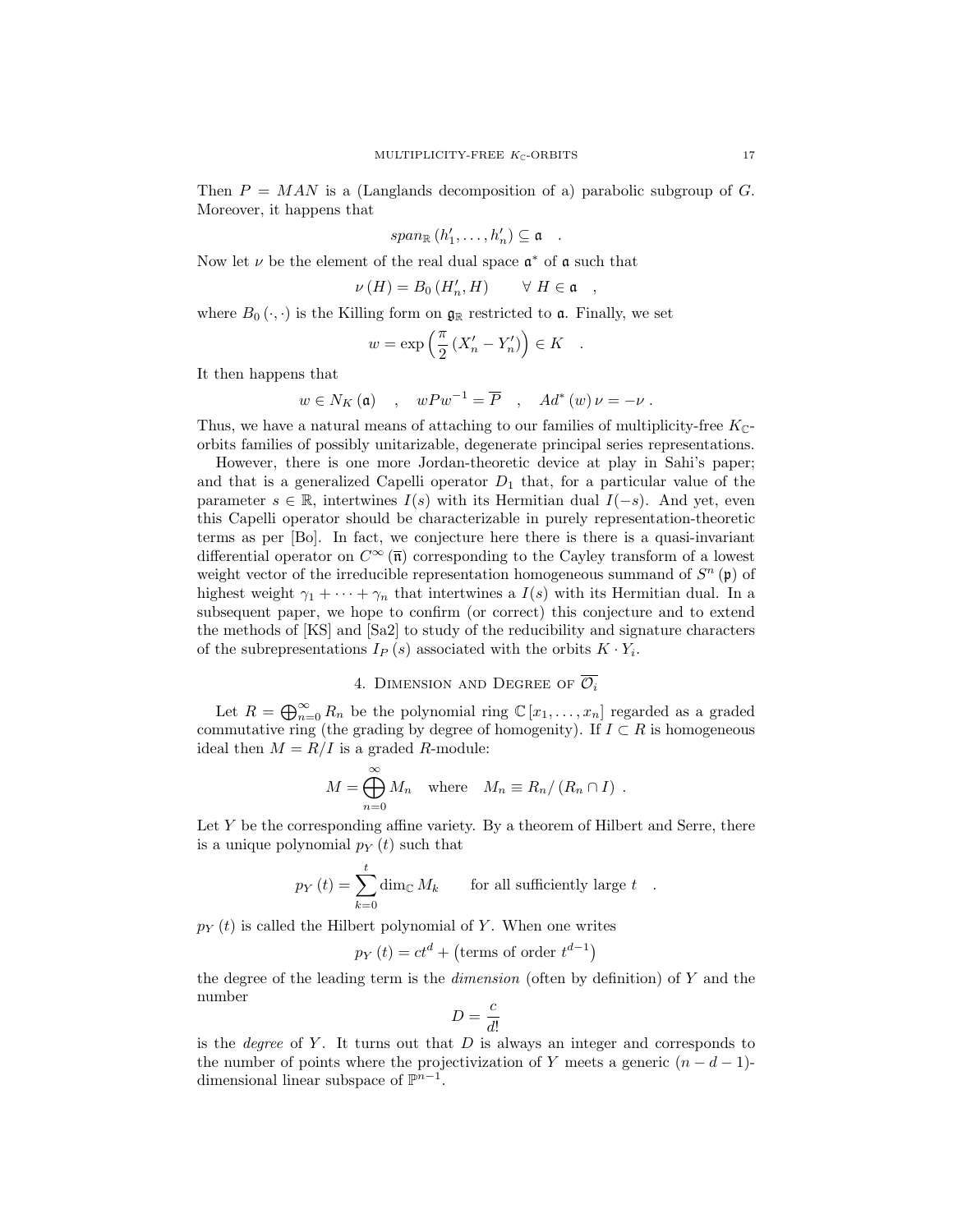Now consider a  $K_{\mathbb{C}}$ -orbit  $\mathcal{O}_i$  associated to a sequence  $\Gamma_i = \{\gamma_1, \ldots, \gamma_i\}$  of strongly orthogonal noncompact weights and the ring of regular functions  $\mathbb{C}[\overline{\mathcal{O}_i}]$  on its closure. We shall assume for ease of exposition that  $i < n = |\Gamma|$ . The cases when  $i = n$  can be handled similarly; but not so uniformly. It follows from the proof of Theorem 3.11 that a given  $K$ -type  $\lambda = a_1 \gamma_1 + \cdots + a_i \gamma_i$  in  $\mathbb{C}[\mathcal{O}_i]$  is generated by the action of  $\mathfrak k$  on

$$
\phi_{\lambda} = (\phi_{\omega_1})^{a_1 - a_2} (\phi_{\omega_2})^{a_2 - a_3} \cdots (\phi_{\omega_i})^{a_i}
$$

which is a homogeneous polynomial of degree (taking  $a_i = 0$  for  $j > i$ )

$$
\sum_{j=1}^{i} j (a_j - a_{j+1}) = \sum_{j=1}^{i} a_j .
$$

It follows that

$$
p_{\overline{\mathcal{O}_i}}(t) = \sum_{\ell=0}^t \dim M_\ell = \sum_{\lambda \in \Lambda_t} \dim V_\lambda
$$

where

$$
\Lambda_t = \left\{ a_1 \gamma_1 + \dots + a_i \gamma_i \mid a_1, \dots, a_i \in \mathbb{N}, a_1 \geq a_2 \geq \dots \geq a_i \geq 0, \sum_{j=1}^i a_j \leq t \right\}.
$$

Applying the Weyl dimension formula, we obtain

$$
p_{\overline{\mathcal{O}_i}}(t) = \sum_{\lambda \in \Lambda_t} \left( \prod_{\alpha \in \Delta^+(\mathfrak{t}; \mathfrak{k})} \frac{\langle \lambda + \rho_K, \alpha \rangle}{\langle \rho_K, \alpha \rangle} \right) .
$$

Now note that the factors  $\langle \lambda + \rho_K, \alpha \rangle / \langle \alpha, \rho_k \rangle$  either reduce to factors of 1 (when  $\alpha \perp \lambda$ ) or contribute factors of the form  $\langle \lambda, \alpha \rangle / \langle \alpha, \rho_K \rangle$  to the leading term of  $p_{\overline{O_i}}$ . We thus need only account for the roots that have components along  $\gamma_1, \ldots, \gamma_i$ . Let

$$
\Delta_i^+ = \left\{ \alpha \in \Delta^+ \left( \mathfrak{t}; \mathfrak{k} \right) \mid \langle \alpha, \gamma_j \rangle \neq 0 \text{ for some } j \in \{1, \dots, i\} \right\}
$$

The leading term of the Hilbert polynomial for  $p_{\overline{O}_i}(t)$  is thus

$$
LT(p_{\overline{\mathcal{O}}_i}) = \left(\prod_{\alpha \in \Delta_i^+} \frac{1}{\langle \rho_K, \alpha \rangle}\right)LT\left(\sum_{\lambda \in \Lambda_t} \left(\prod_{\alpha \in \Delta_i^+} \langle \lambda, \alpha \rangle\right)\right)
$$

To compute the products  $\prod_{\alpha \in \Delta_i^+} \langle \lambda, \alpha \rangle$ , we just need to know  $\Sigma$ , the restricted root systems with multiplicities associated with  $\{\gamma_1, \ldots, \gamma_n\}$ . Since each restricted root will be of one of the types  $a_n, A_n, \ldots, d_n$ , and since the roots of each type share a common multiplicity, we can write

$$
\prod_{\alpha\in\Delta_i^+}\langle \lambda,\alpha\rangle=\left(\prod_{\alpha\in(a_n)_i^+}\langle \lambda,\alpha\rangle\right)^{m_a}\left(\prod_{\alpha\in(A_n)_i^+}\langle \lambda,\alpha\rangle\right)^{m_A}\cdot\cdots\cdot\left(\prod_{\alpha\in(a_n)_i^+}\langle \lambda,\alpha\rangle\right)^{m_d}
$$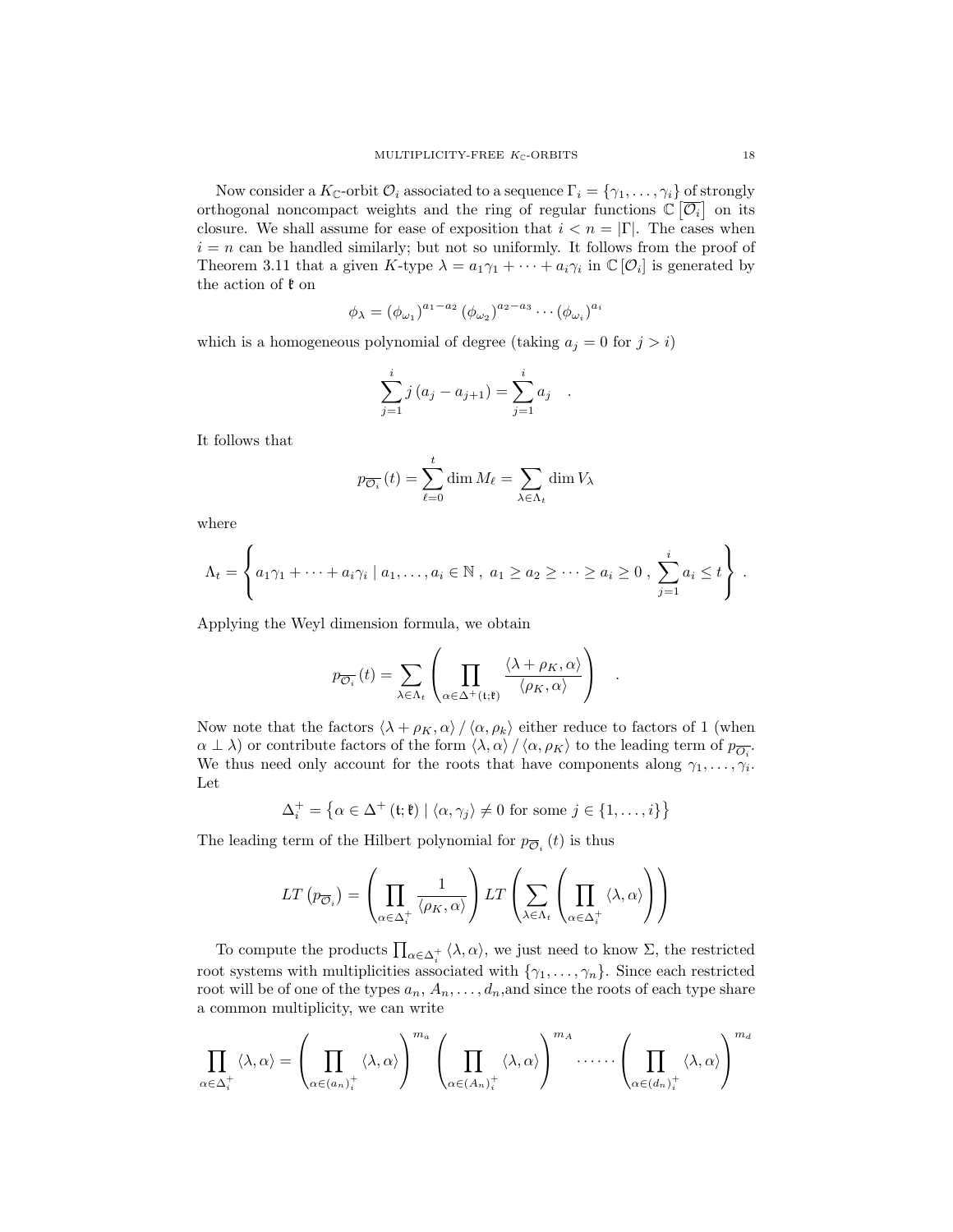where

$$
(a_n)_i^+ = \left\{ \frac{1}{2}\gamma_j - \frac{1}{2}\gamma_k \mid 1 \le j < k \le i \right\} \cup \left\{ \frac{1}{2}\gamma_j - \frac{1}{2}\gamma_k \mid 1 \le j \le i < k \le n \right\} ,
$$
\n
$$
(A_n)_i^+ = \left\{ \gamma_j - \gamma_k \mid 1 \le j < k \le i \right\} \cup \left\{ \gamma_j - \gamma_k \mid 1 \le j \le i < k \le n \right\} ,
$$
\n
$$
(b_n)_i^+ = \left\{ \frac{1}{2}\gamma_j \mid 1 \le j \le i \right\} ,
$$
\n
$$
(C_n)_i^+ = \left\{ \gamma_j \mid 1 \le j \le i \right\} ,
$$
\n
$$
(a_n)_i^+ = \left\{ \frac{1}{2}\gamma_j \pm \frac{1}{2}\gamma_k \mid 1 \le j < k \le i \right\} \cup \left\{ \frac{1}{2}\gamma_j \pm \frac{1}{2}\gamma_k \mid 1 \le j \le i < k \le n \right\} .
$$

We thus have

$$
\left(\prod_{\alpha\in(a_n)_i^+} \langle \lambda, \alpha \rangle \right)^{m_a} = \left(\frac{1}{2}\right)^{m_a i(2n-i-1)/2} \left(\prod_{1 \leq j < k \leq i} (a_j - a_k)^{m_a}\right) \left(\prod_{1 \leq j \leq i} (a_j)^{m_a(n-i)}\right) ,
$$
\n
$$
\left(\prod_{\alpha\in(A_n)_i^+} \langle \lambda, \alpha \rangle \right)^{m_A} = \left(\prod_{1 \leq j \leq i} (a_j)^{m_A(n-i)}\right) \left(\prod_{1 \leq j < k \leq i} (a_j - a_k)^{m_A}\right) ,
$$
\n
$$
\left(\prod_{\alpha\in(b_n)_i^+} \langle \lambda, \alpha \rangle \right)^{m_b} = \left(\frac{1}{2}\right)^{im_b} \left(\prod_{1 \leq j \leq i} (a_j)^{m_b}\right) ,
$$
\n
$$
\left(\prod_{\alpha\in(C_n)_i^+} \langle \lambda, \alpha \rangle \right)^{m_C} = \left(\prod_{1 \leq j \leq i} (a_j)^{m_C}\right) ,
$$
\n
$$
\left(\prod_{\alpha\in(d_n)_i^+} \langle \lambda, \alpha \rangle \right)^{m_d} = \left(\frac{1}{2}\right)^{m_d i(2n-i-1)} \left(\prod_{1 \leq j < k \leq i} (a_j + a_k)^{m_d}\right) ,
$$
\n
$$
\times \left(\prod_{1 \leq j < k \leq i} (a_j - a_k)^{m_d}\right) \left(\prod_{1 \leq j \leq i} (a_j)^{2(n-i)m_d}\right) .
$$

And so we get

$$
\left(\prod_{\alpha\in\Delta_i^+}\langle\lambda,\alpha\rangle\right) = \left(\frac{1}{2}\right)^{\frac{1}{2}i(2n-i-1)(m_a+2m_d)+im_b}\left(\prod_{1\leq j\leq i}a_j\right)^{m_b+m_c+(n-i)(m_a+m_A+2m_d)}
$$

$$
\times\left(\prod_{1\leq j
$$

In summary,

Lemma 4.1.

$$
LT(p_{\overline{Q}_i}) = c_i LT\left(\sum_{\lambda \in \Lambda_t} \left(\prod_{1 \leq j \leq i} a_j\right)^q \left(\prod_{1 \leq j < k \leq i} (a_j - a_k)\right)^r \left(\prod_{1 \leq j < k \leq i} (a_j^2 - a_k^2)\right)^s\right)
$$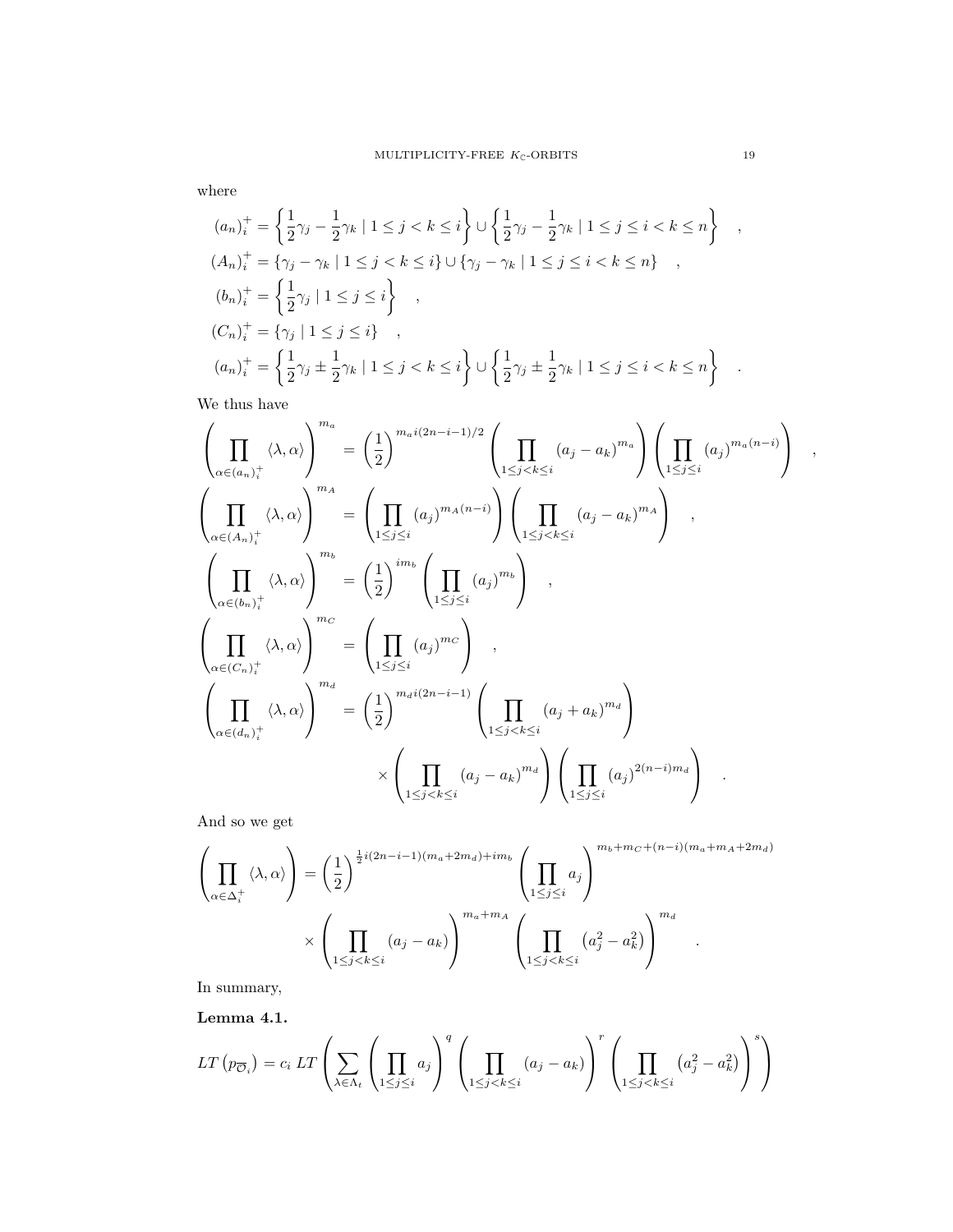where

$$
c_i = \frac{1}{\prod_{\alpha \in \Delta_i^+} \langle \rho_K, \alpha \rangle} \left(\frac{1}{2}\right)^{\frac{1}{2}i(2n-i-1)(m_a+2m_d)+im_b}
$$
  
\n
$$
q = (n-i)(m_a + m_A + 2m_d) + (m_b + m_C)
$$
  
\n
$$
r = m_a + m_A
$$
  
\n
$$
s = m_d
$$

Next we observe that the sum over  $\Lambda_t$  can be carried out as an iterated sum of the form

$$
\sum_{\lambda \in \Lambda_t} (\cdots) = \sum_{a_1=0}^t \sum_{a_2=0}^{\min(a_1, t-a_1)} \cdots \sum_{a_i=0}^{\min(a_{i-1}, t-a_1-\cdots-a_{i-i})} (\cdots)
$$

and that the quantity to be summed,

$$
F(\mathbf{a}) \equiv \left(\prod_{j=1}^{i} (a_j)^q\right) \left(\prod_{1 \leq j < k \leq i} (a_j - a_k)^r \left(a_j^2 - a_k^2\right)^s\right)
$$

is homogeneous of degree

$$
deg(F) = qi + i(i - 1)(r + 2s)/2
$$

in the variables  $a_1, \ldots, a_i$ .

**Lemma 4.2.** Suppose  $\Omega_t \subset \mathbb{N}^n$  is a region of the form  $\Omega_t = {\mathbf{a} \in \mathbb{N}^n \mid 0 \le a_1 \le t \ , \ 0 \le a_2 \le \phi_2(t, a_1) \ , \ \cdots \ , 0 \le a_n \le \phi_n(t, a_1, \ldots, a_{n-1})\} \ ,$ 

where each  $\phi_i$  is a homogeneous linear function of its arguments. Then for large t

$$
\sum_{\mathbf{a}\in\Omega_t} a_1^{m_1}\cdots a_n^{m_n} =
$$
\n
$$
\int_0^t \int_0^{\phi_2(t,x_1)} \cdots \int_0^{\phi_n(t,x_1,\ldots,x_{n-1})} x_1^{m_1}\cdots x_n^{m_n} dx_n \cdots dx_1 + \text{ lower order terms}.
$$

Proof. From Faulhaber's formula [F]

$$
\sum_{i=0}^{t} t^{p} = \frac{1}{p+1} \sum_{k=1}^{p+1} (-1)^{\delta_{k,p}} \binom{p+1}{k} B_{p+1-k} t^{k}
$$

(where  $\delta_{k,p}$  is the Kronecker delta symbol,  $\begin{pmatrix} a \\ b \end{pmatrix}$ b ) is the usual binomial coefficients, and  $B_q$  is the  $q^{th}$  Bernoulli number) one sees that

$$
S_p(t) \equiv \sum_{i=0}^{t} i^p = \frac{1}{p+1} t^{p+1} + \frac{1}{2} t^p - \frac{p}{12} t^{p-1} + \cdots
$$

$$
= \int_0^t x^p dx + \text{ lower order terms} .
$$

The result now follows from an easy computation and inductive argument.  $\Box$ 

,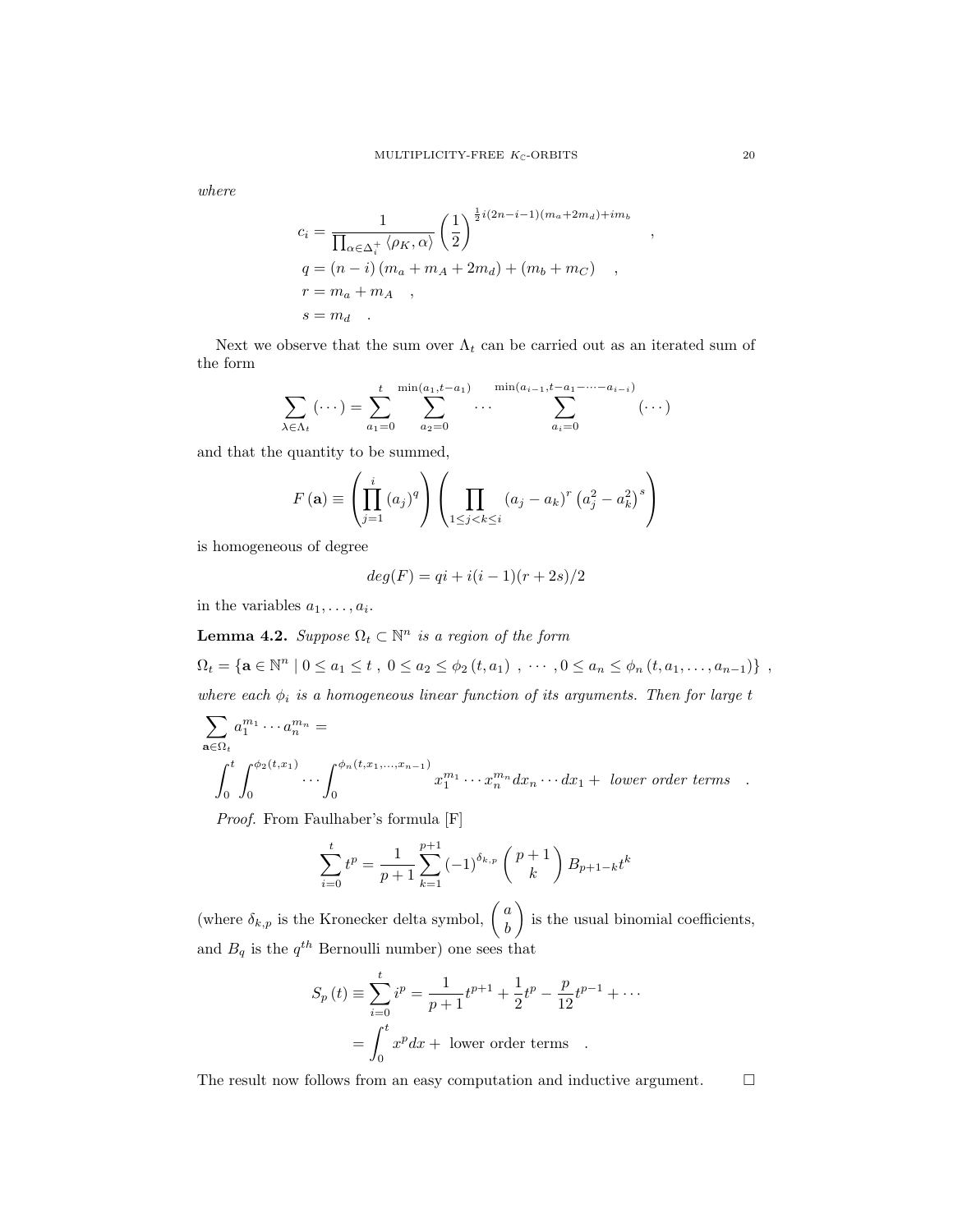Remark 4.3. Note that

$$
P(t) = \int_0^t \int_0^{\phi_2(t,x_1)} \cdots \int_0^{\phi_n(t,x_1,\ldots,x_{n-1})} x_1^{m_1} \cdots x_n^{m_n} dx_n \cdots dx_1
$$

is a monomial of degree  $m_1 + \cdots + m_n + n$  in t. Its leading coefficient is thus

$$
P(1) = \int_0^1 \int_0^{\phi_2(1,x_1)} \cdots \int_0^{\phi_n(1,x_1,\ldots,x_{n-1})} x_1^{m_1} \cdots x_n^{m_n} dx_n \cdots dx_1.
$$

Thus if we set

 $R_t = \{ \mathbf{x} \in \mathbb{R}^n \mid 0 \leq x_1 \leq 1, 0 \leq x_2 \leq \phi_2(1, x_1), \cdots, 0 \leq x_n \leq \phi_n(1, x_1, \ldots, x_{n-1}) \}$ we have

$$
\sum_{\mathbf{a}\in\Omega_t} a_1^{m_1}\cdots a_n^{m_n} \approx \left(\int_{R_1} x_1^{m_1}\cdots x_n^{m_n} d^n x\right) t^{m_1+\cdots+m_n+n}
$$

Proposition 4.4. Let

$$
\mathcal{S}_{n,t} = \left\{ \mathbf{x} \in \mathbb{R}^n \mid x_1 \geq x_2 \geq \cdots \geq x_n \geq 0 , \sum_{i=1}^n x_i \leq t \right\}
$$

and

$$
\Lambda_t = \mathcal{S}_{n,t} \cap \mathbb{N}^n
$$

If  $F(x_1, \ldots, x_n)$  is homogeneous of degree d, then

$$
\sum_{\mathbf{a}\in\Lambda_t} F(\mathbf{a}) = \left( \int_{\mathcal{S}_{n,1}} F(\mathbf{x}) dx_n \cdots dx_1 \right) t^{d+n} + lower\ order\ terms.
$$

*Proof.* We can decompose the sum over  $\Lambda_t$  into a sum of sums

$$
\sum_{\Lambda_t} F(a_1, \cdots, a_n) = \sum_{i=1}^N \sum_{\Lambda_{t,i}} F(a_1, \cdots, a_n)
$$

where each region  $\Lambda_{t,i}$  is a region of the elementary form considered in Lemma (4.1). One can then apply the lemma and the subsequent remark to get

$$
\sum_{\Lambda_t} F(a_1, \dots, a_n) \approx \sum_{i=1}^N \left( \int_{R_{1,i}} F(x_1, \dots, x_n) d^n x \right) t^{d+n} + \text{ lower order terms}
$$

and then reassemble the region  $S_{n,1}$  from the regions  $R_{1,i}$  to obtain the desired  $r$ esult.

Applying the preceding proposition to our formula for the Hilbert polynomial  $p_{\overline{\mathcal{O}_i}}(t)$ , we can conclude:

**Theorem 4.5.** Let G be a semisimple Lie group,  $\{\gamma_1, \ldots, \gamma_n\}$  a maximal sequence of strongly orthogonal noncompact weights,  $\Sigma$  the corresponding restricted root system (specified as in (2.1)), and let  $\mathcal{O}_i$  be the multiplicity-free K<sub>C</sub>-orbit associated to a subsequence  $\{\gamma_1, \ldots, \gamma_i\}$ . The dimension of  $\overline{\mathcal{O}_i}$  is given by

$$
\dim(\mathcal{O}_i) = i(q+1) + i(i-1)(r+2s)/2
$$

.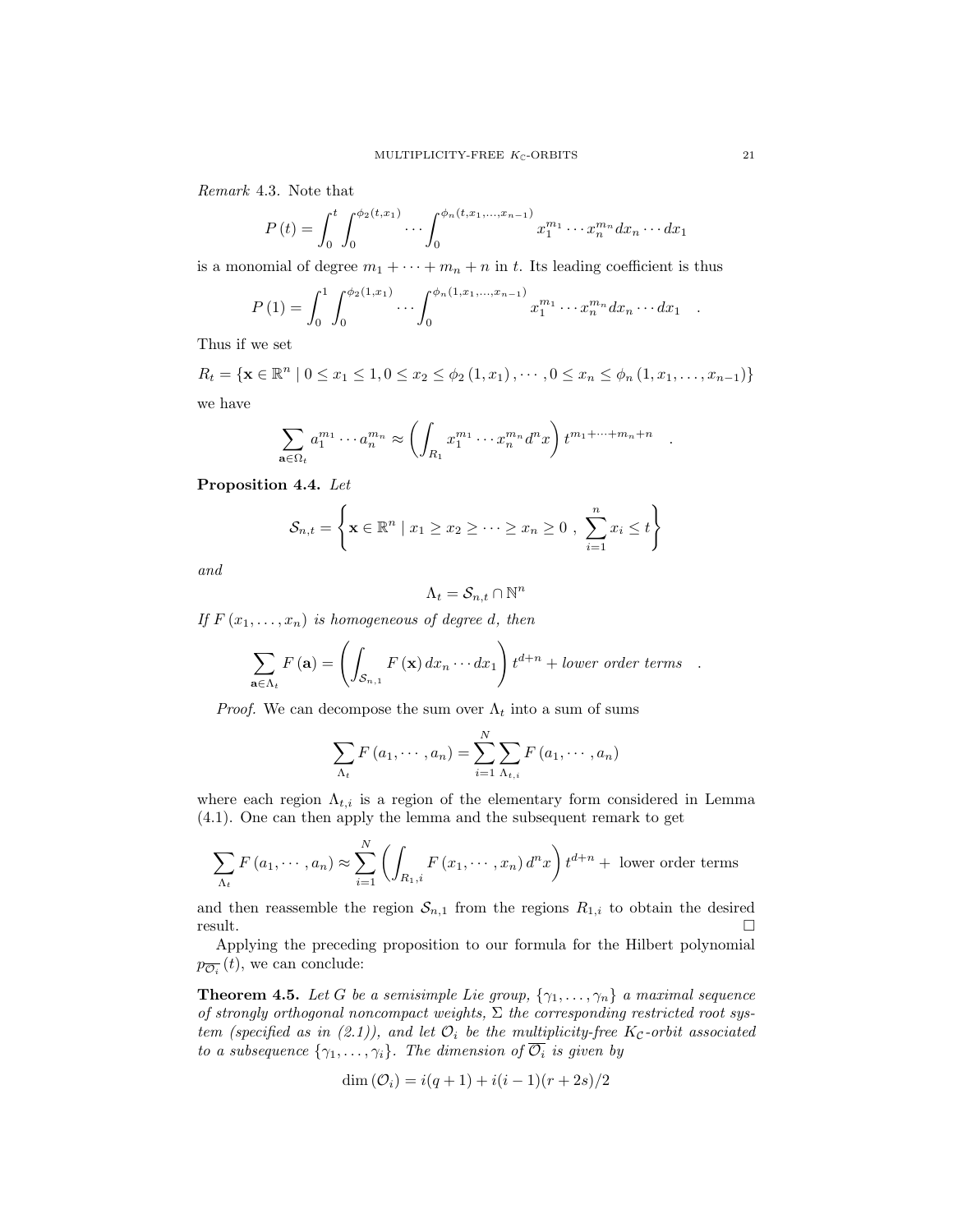#### TABLE 2

| G                           | $\dim \mathcal{O}_i$                           |                                          | r                | $\mathcal{S}_{\mathcal{S}}$ |
|-----------------------------|------------------------------------------------|------------------------------------------|------------------|-----------------------------|
| $SL(n,\mathbb{R})$          | $i(2 \frac{n}{2}  - i)$                        | $2\left(\left \frac{n}{2}\right \right)$ | $\Omega$         |                             |
| $SL(n, \mathbb{H})$         | $4i(2 \frac{n}{2}  -$                          | $8( \frac{n}{2}  - i) + 3$               | $\left( \right)$ |                             |
| SU(p,q)                     | $i(p+q-i)$                                     | $p+q-2i$                                 | $\overline{2}$   |                             |
| $SO(2,q)$ , $q > 2$         | $i(i(2-q)+q-4)/2$                              | $(q-2)(2-i)$                             | $ q-2 0$         |                             |
| $SO(p,q)$ I, $2 < p \leq q$ | $i(p+q-2i-1)$                                  | $p+q-4i$                                 | $\theta$         | $\overline{2}$              |
| $SO^*(2n)$                  | $i\left(8\left \frac{n}{2}\right -4i-1\right)$ | $8(\lceil \frac{n}{2} \rceil - i) + 2$   | $\left( \right)$ |                             |
| $Sp(n,\mathbb{R})$          | $i(2n-i+1)/2$                                  | $n-i$                                    |                  |                             |
| Sp(p,q)                     | $2i(p+q-i+1)$                                  | $2(p+q-2i+1)$                            |                  | $\overline{2}$              |

and its degree is given by

$$
Deg\left(\overline{\mathcal{O}_{i}}\right) = \frac{c_{i}}{\dim\left(\mathcal{O}_{i}\right)!} \left(\prod_{\alpha \in \Delta^{+}(\mathfrak{i}; \mathfrak{k})} \frac{1}{\langle \rho_{K}, \alpha \rangle}\right)
$$

$$
\times \int_{\mathcal{S}_{i}} \left(\prod_{j=1}^{i} x_{i}\right)^{q} \left(\prod_{1 \leq j < k \leq i} (x_{j} - x_{k})\right)^{r} \left(\prod_{1 \leq j < k \leq i} (x_{j}^{2} - x_{k}^{2})\right)^{s} d^{i}x
$$

where  $S_i$  is the domain

$$
\mathcal{S}_i = \left\{ x \in \mathbb{R}^i \mid x_1 \ge x_2 \ge \dots \ge x_i \ge 0 \quad , \quad \sum_{j=1}^i x_j \le 1 \right\}
$$

and the constants  $c_i$ ,  $q$ ,  $r$  and  $s$  are as in Lemma 4.1 and Table 2 below.

Remark 4.6. From the data tabulated above, one finds that the formula for the degree of  $\mathcal{O}_i$  is either of the form

(4.1) 
$$
\int_{S_i} \left( \prod_{j=1} x_j \right)^q \left( \prod_{1 \leq j < k \leq i} (x_j - x_k) \right)^r d^i x
$$

(which happens only when  $G/K$  is Hermitian symmetric), or

(4.2) 
$$
\int_{S_i} \left( \prod_{j=1} x_j \right)^q \left( \prod_{1 \leq j < k \leq i} \left( x_j^2 - x_k^2 \right) \right)^s d^i x .
$$

The first form is very much akin to the famous Selberg integral [Se]

$$
S_{n,r,s,t} = \frac{1}{n!} \int_{[0,1]^n} \left( \prod_{i=1}^n x_i \right)^s \left( \prod_{i=1}^n (1-x_i) \right)^t \left( \prod_{1 \le i < j \le n} |x_i - x_j| \right)^r d^n x \quad .
$$

Indeed, by setting  $t = 0$  and making a change of variables ([M], pg. 286 ) (4.1) can be explicitly evaluated using Selberg's formula. The more generic case (4.2), however, seems to be lacking an explicit evaluation. We do note, however, that Nishiyama, Ochiai and Zhu [NOZ] encountered and evaluated certain integrals of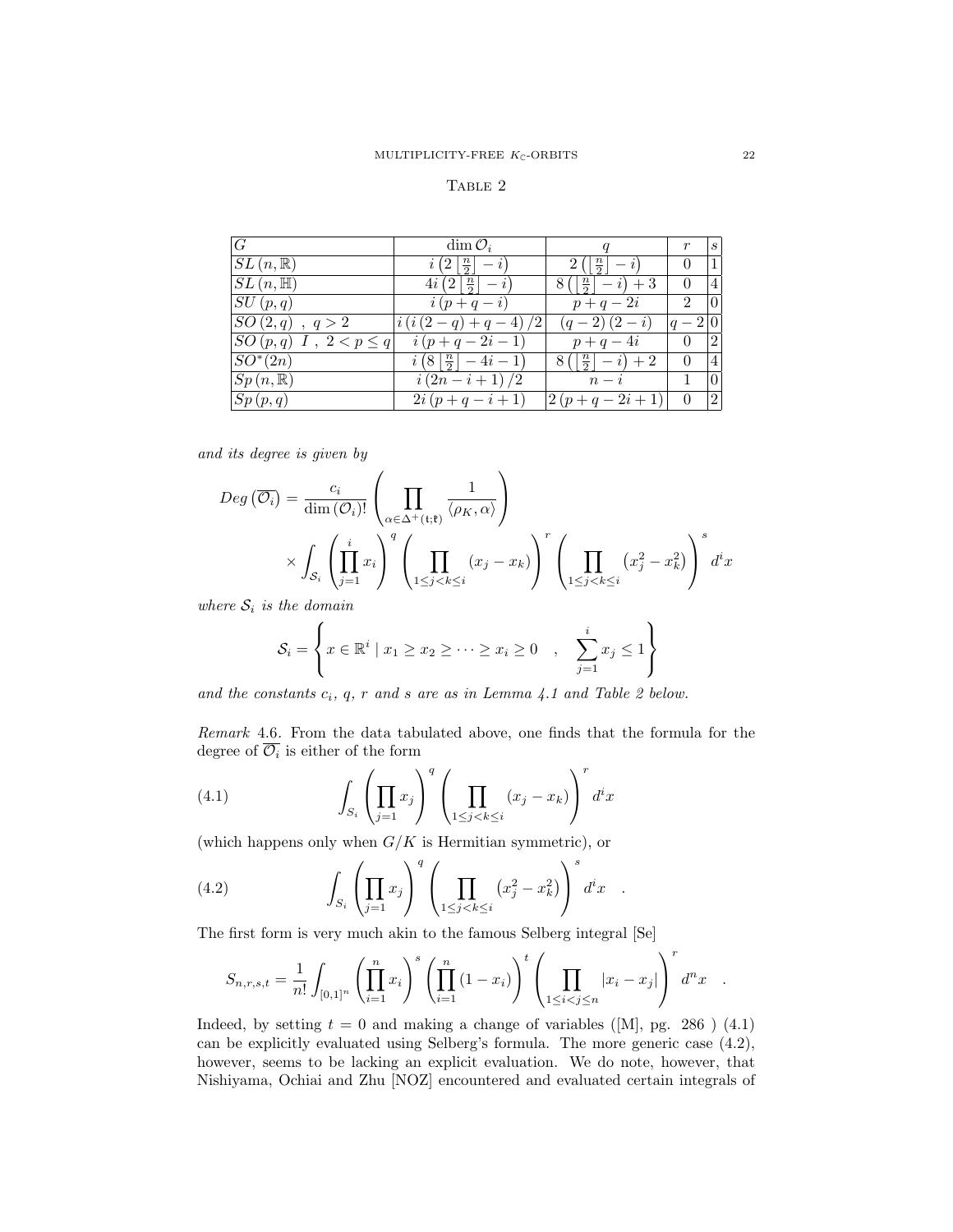the form (4.2) in their study of theta liftings of nilpotent orbits. In [B] we provide several other methods of evaluating integrals of the general form (4.2).

## Appendix A. Closure Relations for Spherical Nilpotent Orbits of Classical Real Linear Groups

To indicate exactly which spherical orbits are constructible by our sequences of strongly orthogonal noncompact weights, we display below the closure relations ([O] , [D]) for the spherical orbits of classical real linear Lie groups([Ki]); or rather those cases for which we've identified a nice pattern (the closure diagrams of  $SU(p,q)$ ) and  $SO(p,q)$  get rather complicated as p and q increase). The double lines in the diagram indicate the simple chains of spherical nilpotent orbits closures corresponding to sequences of strongly orthogonal noncompact weights (cf. Remark 2.1.3.). In the Hermitian symmetric cases we indicate both the chains lying in  $\mathfrak{p}_+$ and those lying in p−. Our notation for the orbits is somewhere between that of [Ki] and [D]. Briefly, as in [Ki] we indicate particular orbits by expressions of the form  $(\pm n_1)^{m_1}(\pm n_2)^{m_2}\cdots(\pm n_k)^{m_k}$ , where a factor of the form  $(\pm n_i)^{m_i}$  indicates the occurance of a signed a row of alternating '+' and '-' signs, of length  $n_i$ , beginning with a  $\pm$  sign, and occuring with multiplicity  $m_i$ . However, Djokovic's algorithm makes use of unsigned rows (actually, unsigned "genes") rather than rows that are more commonly represented as even signed rows; we indicate such an unsigned row of length *n* occuring with multiplicity *m* by a factor of the form  $(n)^m$ . Thus, for example,

$$
(+3)^2(2)(+1)^2(-1)
$$
  $\sim$   $\frac{+ - +}{+ - + +}$ 

FIGURE 1.  $SL(n, \mathbb{R})$ 

.

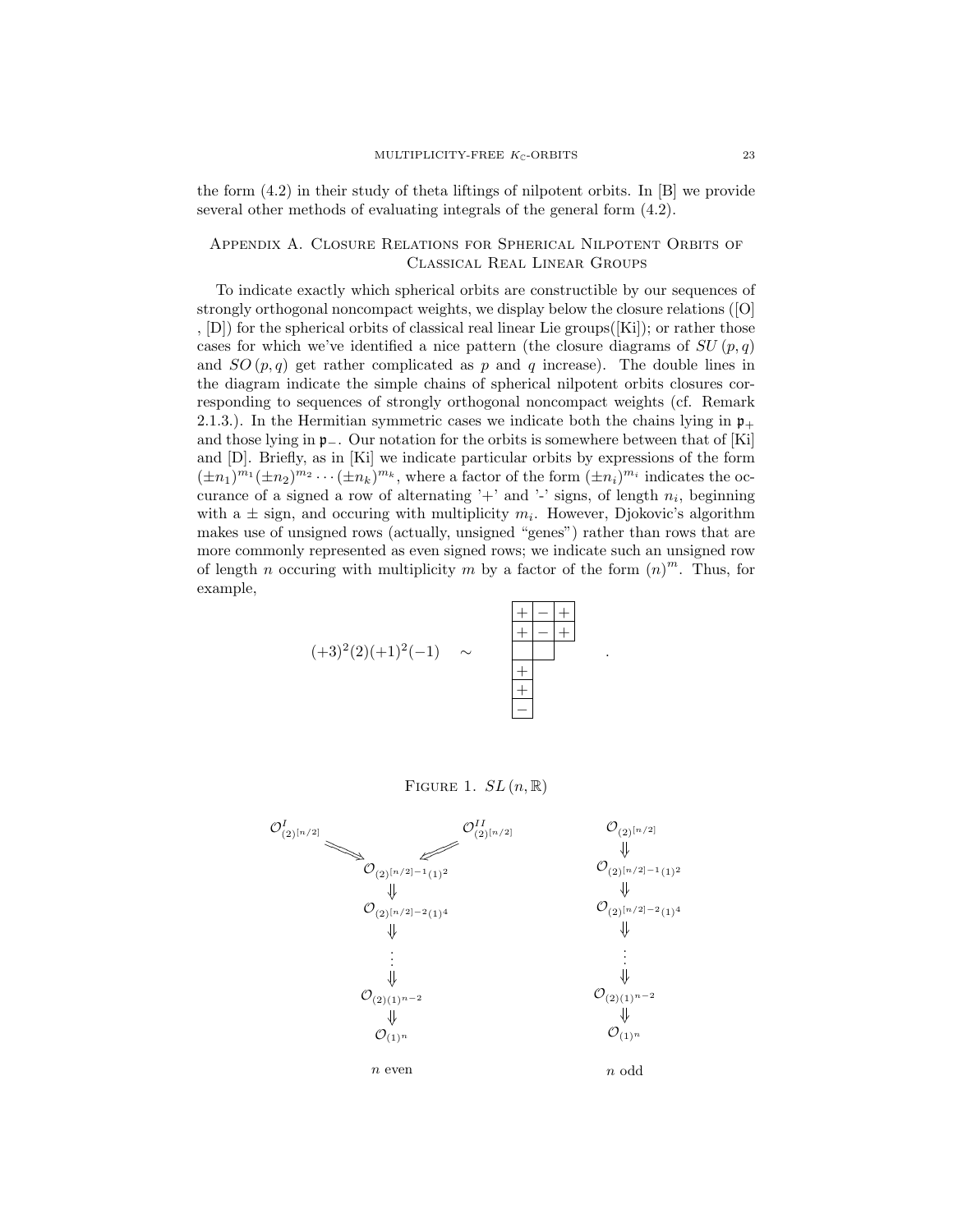



FIGURE 4.  $SO(2,p)$  ;  $p > 4$ 

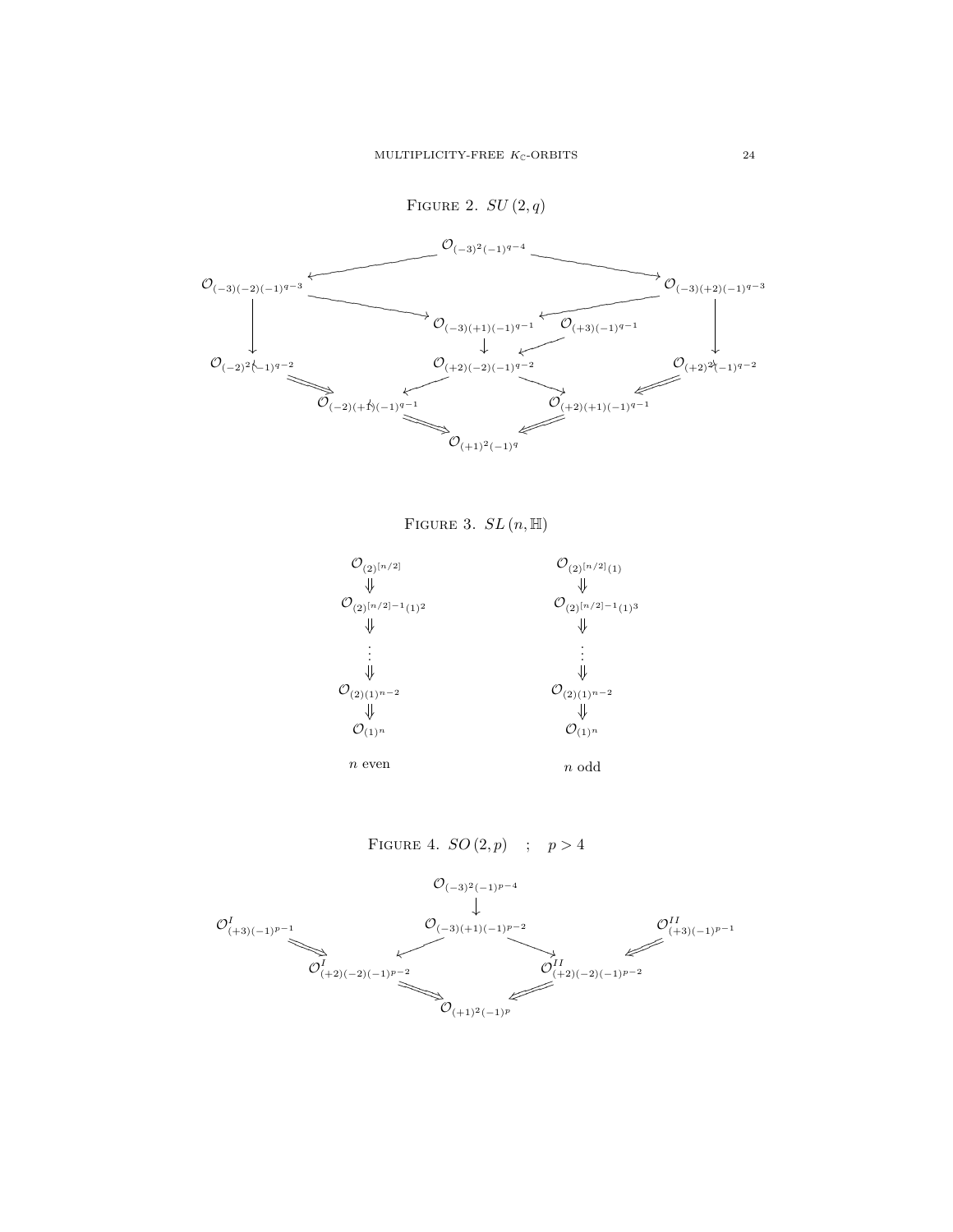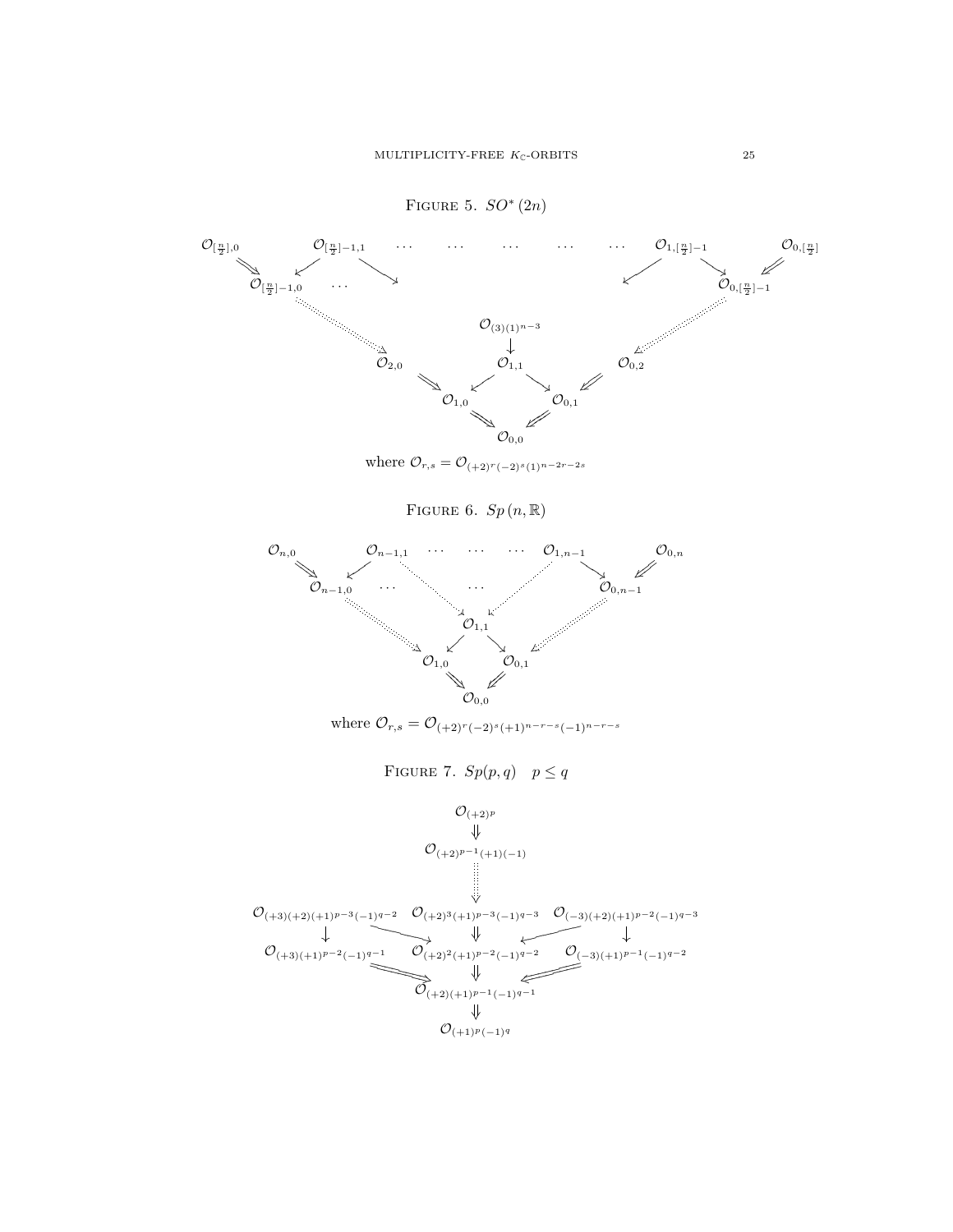#### **REFERENCES**

- [B] B. Binegar, On the evaluation of some Selberg-like integrals, to appear. (arXiv:math.RT/0608301, http:\\arxiv.org\abs\math.RT\0608301).
- [Bo] B. Boe, Homomorphisms between generalized Verma modules, Trans. Am. Math. Soc., 288 (1985), 791-799.
- [Bour] N. Bourbaki, Groupes et Alg`ebres de Lie, Chapitres 4,5, et 6, Masson, Paris (1981).
- [Br1] M. Brion, Groupe de Picard et nobres caracteristiques des varietes spheriques, Duke Math. J. 58 (1989), no. 2, 397-424.
- [Br2] M. Brion, Spherical Varieties: an introduction, in Topological methods in algebraic transformation groups (New Brunswick, NJ 1988), Prog. Math. 80 (1989), Birkhauser Boston, Boston, MA, 11-26.
- [D] D. Djokovic, Closures of Conjugacy Classes in Classical Real Linear Lie Groups, in Algebra, Carbondale, 1980, Lecture Notes in Math. 848, Springer-Verlag, New York, 1980, 63-88.
- J. Faulhaber, Academiae Algebrae (1631).
- [Ka] V. Kac, Some Remarks on Nilpotent Orbits, J. of Algebra 64 (1980), 190-213.
- [KO] S. Kato and H. Ochiai, The degrees of orbits of the multiplicity free actions, in "Nilpotent Orbits, Associated Cycles and Whittaker Models for Highest Weight Representations", Astérisque 273, Sociètè Math. France (2001).
- [Ki] D. King, Classification of Spherical Nilpotent Orbits in Complex Symmetric Space, J. Lie Theory 14 (2004), 339-370.
- [Ko] B. Kostant, Lie Group Representations on Polynomial Rings, Am. J. Math. 86 (1963), 327-402.
- [KR] B. Kostant and S. Rallis, Orbits and representations associated with symmetric spaces, Amer. J. Math. 93 (1971), 753-809.
- [KS] B. Kostant and S. Sahi, Jordan Algebras and Capelli Identities, Inventiones Math., 112 (1993), 657-664.
- [KV] B.N. Kimel'fel'd and E.B. Vinberg, Homogeneous Domains on Flag Manifolds and Spherical Subgroups of Semisimple Lie Groups, Functional Anal. Appl., 12 (1978), 12-19.
- [Ku] S. Kumar, Proof of the Parthasarathy-Ranga Rao-Varadarajan conjecture, Inv. Math. 93 (1988), 117-130.
- [KY] H. Kaji and O. Yasukura, Secant varieties of adjoint varieties: orbit decomposition, J. Algebra 227 (2000), no. 1, 26-44.
- [KZ] A. Knapp and G. Zuckerman, Classification theorems for representations of semisimple Lie groups, Non-Commutative Harmonic Analysis, Springer Verlag Lec. Notes in Math. 587 (1977), 138-159.
- [M] I.G. Macdonald, Symmetric Functions and Hall Polynomials, Clarendon Press, Oxford, 1995.
- [MRS] I. Muller, H. Rubenthaler, and G. Schiffmann, Structure des espaces préhomogenènes associé à certaines algèbres de Lie graduées, Math. Ann. 274 (1986), no. 1, 95-123.
- [N1] K. Nishiyama, *Multiplicity-free actions and the geometry of nilpotent orbits*, Math. Ann. 318 (2000), no. 4, 777-793.
- K. Nishiyama, Classification of spherical nilpotent orbits for  $U(p, q)$ , J. Math. Kyoto Univ. 44 (2004), 203-215.
- [NO] K. Nishiyama and H. Ochiai, Bernstein degree of singular unitary highest weight representations of the metaplectic group, Proc. Japan. Acad., 75 (1999), 9-11.
- [NOT] K. Nishiyami, H. Ochiai, and K. Taniguchi, Bernstein degree and associated cycles of Harish-Chandra modules - Hermitian symmetric case, in "Nilpotent Orbits, Associated Cycles and Whittaker Models for Highest Weight Representations", Astérisque 273, Socièté Math. France (2001).
- [NOZ] K. Nishiyama, H. Ochiai, and C. Zhu, Theta liftings of nilpotent orbits for symmetric pairs, Trans. Amer. Math. Soc. 358 (2006), no. 6, 2713–2734.
- [O] T. Ohta, The closures of nilpotent orbits in classical symmetric pairs and their singularities, Tohoku Math. J. (2) 43 (1991), no. 2, 161-211.
- [Pa] D. Panyushev, On spherical nilpotent orbits and beyond, Ann. Inst. Fourier (Grenoble) 49 (1999), no.5, 1453-1476.
- [Sa1] S. Sahi, Unitary Representations on the Shilov Boundary of a Symmetric Tube Domain, Contemp. Math. 145 (1993), 275-286.